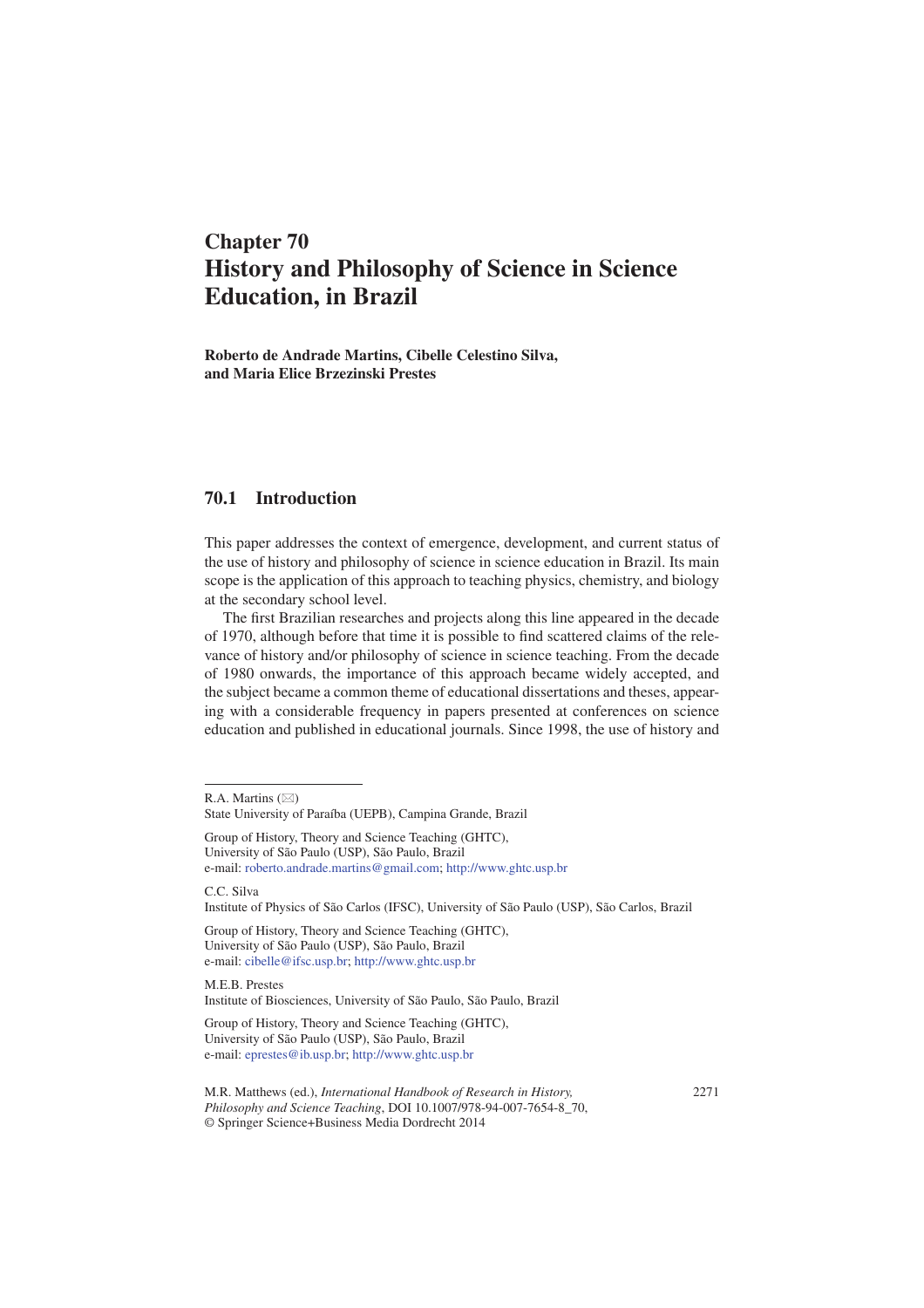philosophy of science was included among the government recommendations for secondary school science teaching in Brazil. Nowadays, this is an important line of research in graduate programs on science and mathematics education. However, the actual use of this approach in secondary education is still a desideratum.

 Before entering in the main subject, this paper will present a short overview of the development of philosophy of science, history of science, and science education in Brazil, especially from 1960 onwards.

### **70.2 Philosophy of Science**

 The main development of philosophy of science in Brazil, in the twentieth century, began after the creation of the University of São Paulo (USP) in 1934. From its very inception, this university established a practice of bringing to Brazil foreign researchers to help starting new disciplines and research lines. In the case of philosophy, the main foreign professors were French: Jean Maugüe, from 1935 to 1943; Giles Gaston Granger, from 1947 to 1953; Martial Guéroult, from 1948 to 1950; Claude Lefort, from 1955 to 1959; and Gérard Lebrun, from 1960 to 1966 and from 1973 to 1980 (Hopos 2000). There were other strong influences, too. For instance, in 1942, Willard Van Orman Quine spent a few months in Brazil. However, the main influence was French, and Guéroult's approach to history of philosophy dominated the University of São Paulo for decades (Lefebvre 1990).

 During his short stay at the University of São Paulo, Quine learned Portuguese and wrote in this language his book *O Sentido da Nova Lógica* ( *The Meaning of the*  New Logic), published in Brazil in 1944 (Quine 1944; Stein 2004, p. 376).<sup>1</sup> However, Granger was the main reference for philosophy of science at USP, for a long time. His first book was published in Brazil, in Portuguese, in 1955: *Lógica e Filosofia das Ciências* ( *Logic and Philosophy of Science* ) (Granger 1955 ).

 Notwithstanding those precedents, philosophy of science would only begin to bloom in Brazil in the 1970s (Salmerón 1991 ). At the University of São Paulo, the main Brazilian professors who began to develop this line of research were Oswaldo Porchat Pereira da Silva and João Paulo Monteiro. Monteiro, a specialist in Hume (Monteiro 1967), was a strong influence in the development of philosophy of science at USP, attracting new philosophers to this field and creating in 1979 the journal *Ciência e Filosofia* (*Science and Philosophy*).

 Oswaldo Porchat, who had studied with Victor Goldschmidt in France, wrote a Ph.D. thesis on Aristotle, but obtained a broad acquaintance with philosophy of

<sup>&</sup>lt;sup>1</sup>Quine stayed in 1942 at the *Escola Livre de Sociologia e Política (Free School of Sociology and Politics* ), which at the time was an "autonomous complementary institution" of the University of São Paulo. At that time, one of the few Brazilian scholars who could interact with him on equal grounds was the philosopher of logic Vicente Ferreira da Silva, who published an important book on logic in Brazil, *Elementos de Lógica Matemática* ( *Elements of Mathematical Logic* ) (Silva 1940), and later became a Heideggerian.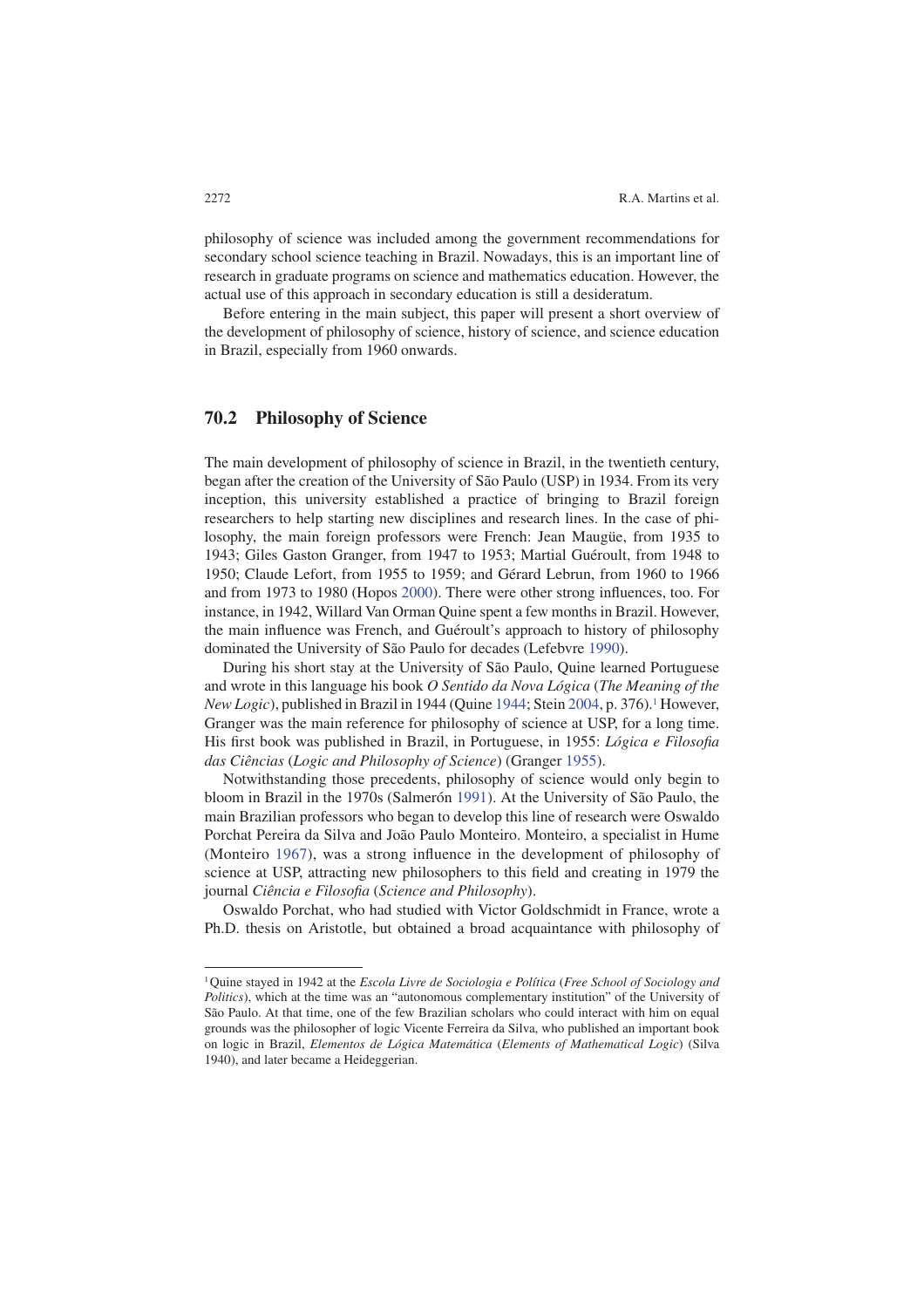science (Silva 1967). Although his first connection was with French history of philosophy, he also had a postdoctoral stage at the University of California, Berkeley (1969–1970). In 1975 Porchat left the University of São Paulo to found the Philosophy Department at the State University of Campinas (Unicamp) and the Center for Logic and Philosophy of Science (CLE) at the same university. This center was a main influence in the development of philosophy of science, in Brazil, organizing meetings and publishing two journals: *Manuscrito* (*Manuscript*), since 1977, and *Cadernos de História e Filosofi a da Ciência* ( *History and Philosophy of Science Notepads* ) since 1980. The Philosophy Department at Unicamp started the first Brazilian graduate program on logic and philosophy of science.

 Leônidas Hegenberg, after graduating in mathematics, physics, and philosophy in Brazil, spent two years working with Alfred Tarski at the University of California (1960–1962). Returning to Brazil, he completed his Ph.D. in philosophy at the University of São Paulo, in 1968 (Hegenberg 1968 ). During most of his professional life, he taught mathematics, logic, and philosophy of science at the Technological Institute of Aeronautics (ITA). For that reason, he never supervised any M.Sc. or Ph.D. student. However, he published many papers and books and was highly influential in Brazil. Besides that, he kept up to date with the development of philosophy of science abroad and translated about 60 books to Portuguese, including works by Karl Popper, Paul Feyerabend, Max Weber, Wesley Salmon, Mario Bunge, Derek J. de Solla Price, Charles S. Peirce, and others.

 In Rio de Janeiro, a strong tradition in philosophy of science began with the arrival of the Brazilian researchers Raul Ferreira Landim Filho and Oswaldo Chateaubriand Filho, in the 1970s. Chateaubriand obtained his Ph.D. in 1971, at the University of California, Berkeley, on ontology and semantics (Chateaubriand Filho 1971). After teaching at Cornell University from 1972 to 1977, he returned to Brazil, where he finally settled at the Catholic University of Rio de Janeiro (PUC-RJ). Landim, who obtained his Ph.D. at Louvain (Landim Filho 1974), also arrived to Rio at about the same time and was influential in the development of philosophy of science at the Federal University of Rio de Janeiro (UFRJ). Another important philosopher of science, Alberto Oscar Cupani, born in Argentina, obtained his Ph.D. at Córdoba in 1974, moving to Brazil in 1977 (Cupani 1974). He first worked at the Federal University of Santa Maria (UFSM) and then settled at the Federal University of Santa Catarina (UFSC).

 Around 1980 the area of philosophy of science was well established in Brazil and had attained an international standard of research. There are currently 12 graduate programs in philosophy of science, several journals, and regular meetings over the country.

### **70.3 History of Science**

 History of science, in Brazil, developed later than philosophy of science. Up to 1970 there were few universities with regular courses on history of science (in general) or history of specific scientific disciplines. Those who taught history of science had no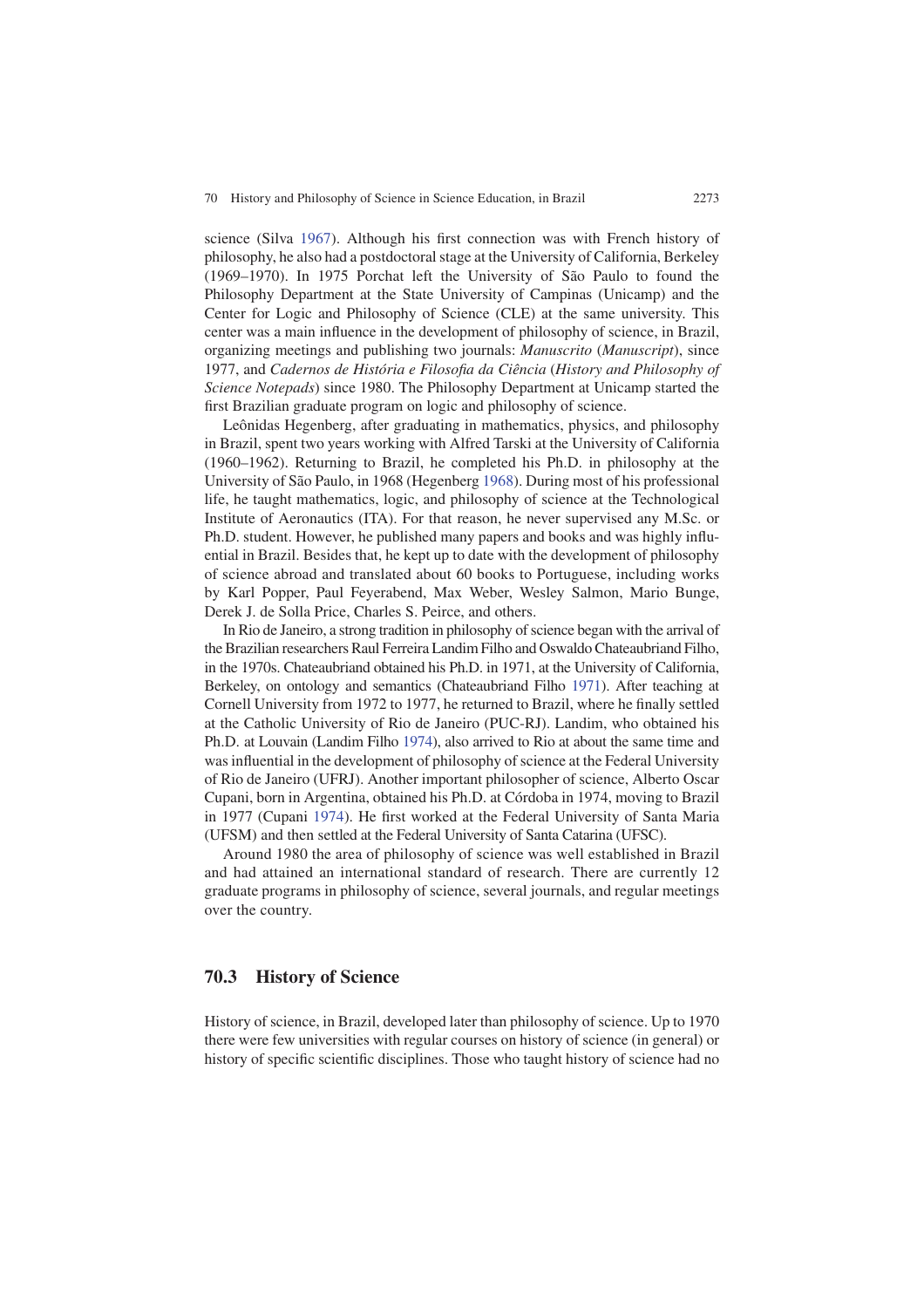specific training in this discipline; they were commonly senior scientists who had a broad cultural background, such as Mario Schemberg and Francisco Magalhães Gomes (physics), Antonio Brito da Cunha (biology), Leopoldo Nachbin (mathematics), and Simão Mathias (chemistry).<sup>2</sup> Up to the 1970s, works on history of science written by Brazilian authors were, in general, descriptive and laudatory accounts of Brazilian researchers and institutions. One of the best productions of this period was a book organized by Fernando de Azevedo, *As ciências no Brasil* ( *Sciences in Brazil* ), published in 1956. <sup>3</sup>

 Research on the history of Brazilian science gradually improved. In 1971 the graduate program of the History Department of the University of São Paulo (USP) established the first research line on history of science. The main focus was the study of Brazilian science, although the group has also produced research and supervised dissertations and theses on the conceptual history of international science. In 1979–1981 they published the three-volume work *História das Ciências no Brasil* ( *History of Sciences in Brazil* ), organized by Mário Guimarães Ferri and Shozo Motoyama (Ferri and Motoyama 1979–1981).

 One stimulus to the study of history of Brazilian science was the expectation that it could help to develop scientific policies. In Rio de Janeiro, the sociologist Simon Schwartzman, who had obtained his Ph.D. in political science at the University of California, Berkeley (Schwartzman 1973 ), developed an ambitious project to study the Brazilian scientific community. He conducted a large series of interviews with leading Brazilian scientists and in 1979 published the analysis of this work in an influential book: *Formação da Comunidade Científica no Brasil* (*The Development of the Scientific Community in Brazil*) (Schwartzman 2007).

 In 1982 the *Sociedad Latinoamericana de Historia de las Ciencias y la Tecnología* (SLHCT) ( *Latin American Society of History of Science and Technology* ) was founded in México, with the participation of Brazilian historians of science. In the next year, the group of the University of São Paulo created the *Sociedade Brasileira de História da Ciência* (SBHC) ( *Brazilian Society of History of Science* ) (Motoyama 1988; Bassalo 1992). This association soon began to organize biennial meetings (beginning in 1986) and in 1985 started the publication of the first Brazilian journal devoted to the history of science.

 The largest research institution in history of science, in Brazil, is devoted to the study of Brazilian medicine and related subjects: *Casa de Oswaldo Cruz* , in Rio de Janeiro (founded in 1986). Another important institution is the *Museu de Astronomia e Ciências Afi ns* , MAST ( *Museum of Astronomy and Related Sciences* ), founded in the same year.

 Historical researches on Brazilian science had no impact in science teaching, because the curriculum of the scientific disciplines does not include any topic related to the development of national science.

 The Brazilian researches on the history of international science followed another line of development that is more difficult to track down. Diverging from the

<sup>&</sup>lt;sup>2</sup> See, for instance, Mathias (1975), Gomes (1978), Nachbin (1996), and Schemberg (1984).

<sup>&</sup>lt;sup>3</sup> See, for instance, Beltran (1984), Goldfarb (1994), and Vergara (2004).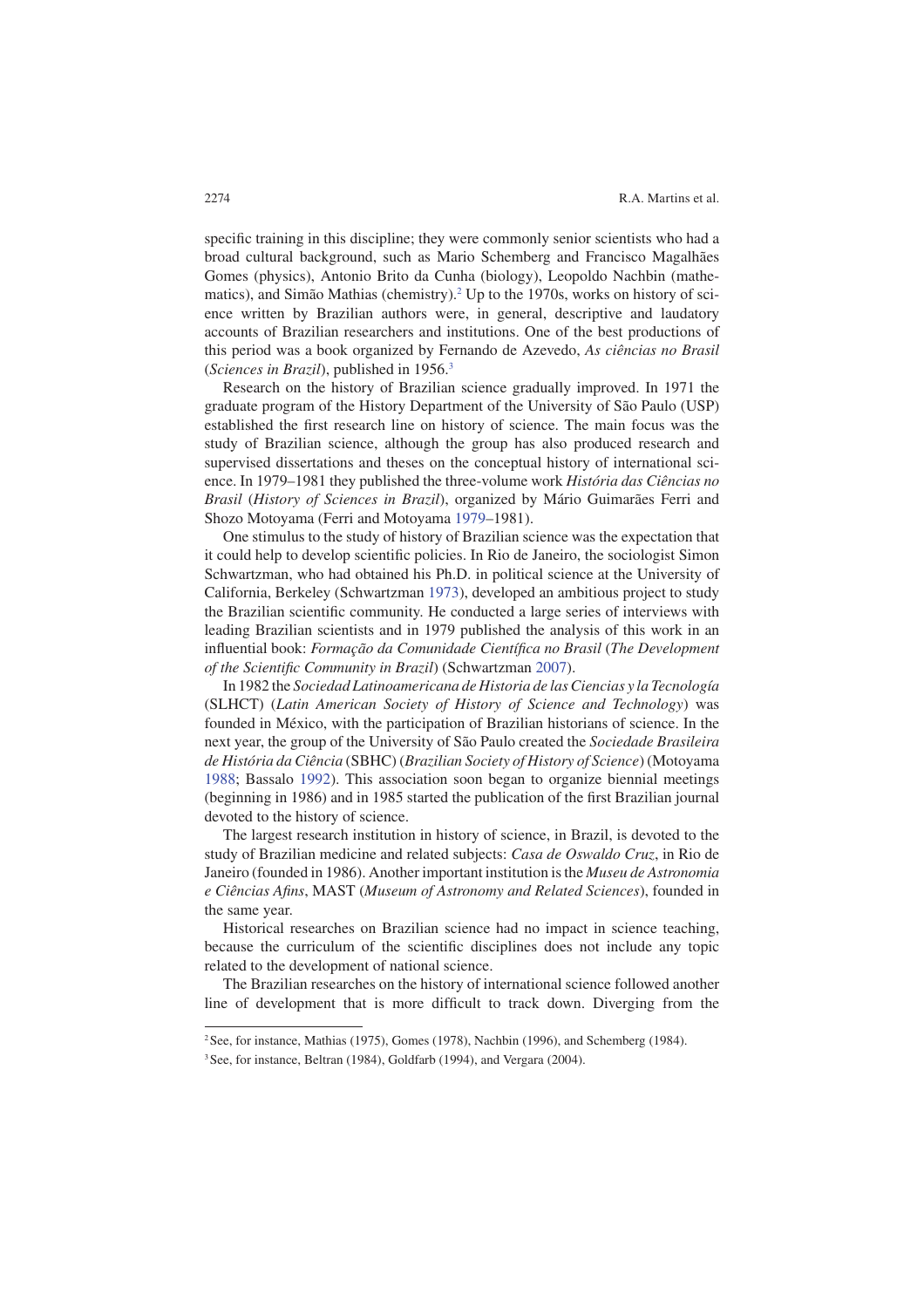situation that occurred in philosophy of science, the main stimulus was not the contact with foreign researchers. However, there have been some influential foreign scholars, such as Michel Paty, who spent several periods at the University of São Paulo and also supervised Brazilian students in France.

 Around 1980, several scattered scholars who taught history of mathematics, physics, chemistry, and biology began to devote a larger effort to the study of history of science. At this time, there were no graduate courses in Brazil where one could obtain the adequate training for research in the history of international science. Although they had no specific training in this field, they began to produce better research by employing primary sources and to stimulate younger scientists to dedicate themselves to this field. Among other researchers of this generation, we can cite Ubiratan D'Ambrosio and Guilherme de La Penha (mathematics), Aécio Pereira Chagas and Carlos Alberto Lombardi Filgueiras (chemistry), and Roberto de Andrade Martins and Penha Maria Cardozo Dias (physics).<sup>4</sup> Two philosophers who began to devote themselves to the history of science in this period should also be mentioned: Pablo Mariconda and Carlos Arthur Ribeiro do Nascimento (Mariconda 2003: Nascimento 1995).

 In 1985, a series of annual meetings on history of science was started at the State University of Campinas, and in 1990 a first attempt was made to establish a graduate program on history of science at the same university. However, internal problems suspended this development. Although dissertations and theses on history of science had been produced at several Brazilian institutions, since the decade of 1980, the first specific graduate course on history of science was created at the Catholic University of São Paulo (PUC-SP) in 1997, the second at the Federal University of Bahia (UFBA) in 2000 (with strong emphasis in science teaching), and the third one at the Federal University of Rio de Janeiro (UFRJ) in 2002. There is also a graduate program on the history of medicine, at Casa de Oswaldo Cruz, Rio de Janeiro, founded in 2001.

 From the late 1980s onwards, the number of researchers in conceptual history of science who had received specific training gradually increased in Brazil. Among them, we may cite Olival Freire Jr. and Antonio Augusto Passos Videira (physics); Anna Carolina Regner, Lilian Al-Chueyr Pereira Martins, Gustavo Caponi, and Nelio Bizzo (biology); Ana Maria Alfonso-Goldfarb (chemistry); and Sérgio Nobre (mathematics).<sup>5</sup> Most of them received part of their training abroad. In the decade of 1990, research in history of conceptual science attained an international level, in Brazil.<sup>6</sup>

 The strong development of the history of mathematics led to the creation of the *Sociedade Brasileira de História da Matemática* (SBHMat) ( *Brazilian Society for the History of Mathematics* ) in 1999. This society has its own journal and regular

<sup>4</sup> See, for instance, Chagas ( 2001 ), D'Ambrosio ( 1996 , 2008 ), Dias ( 1994 , 1999 ), Filgueiras ( 1994 , 2002), La Penha (1982), La Penha et al. (1986), and Martins (1996, 1997).

<sup>&</sup>lt;sup>5</sup> See, for instance, Alfonso-Goldfarb (1999), Bizzo (1991, 2004, 2009), Caponi (2010, 2011), Freire Jr. (1995, 2002), Martins (2005, 2007), Nobre (2001), Regner (1995, 2003), and Videira (1994). <sup>6</sup> For more recent developments, see Krause and Videira (2011).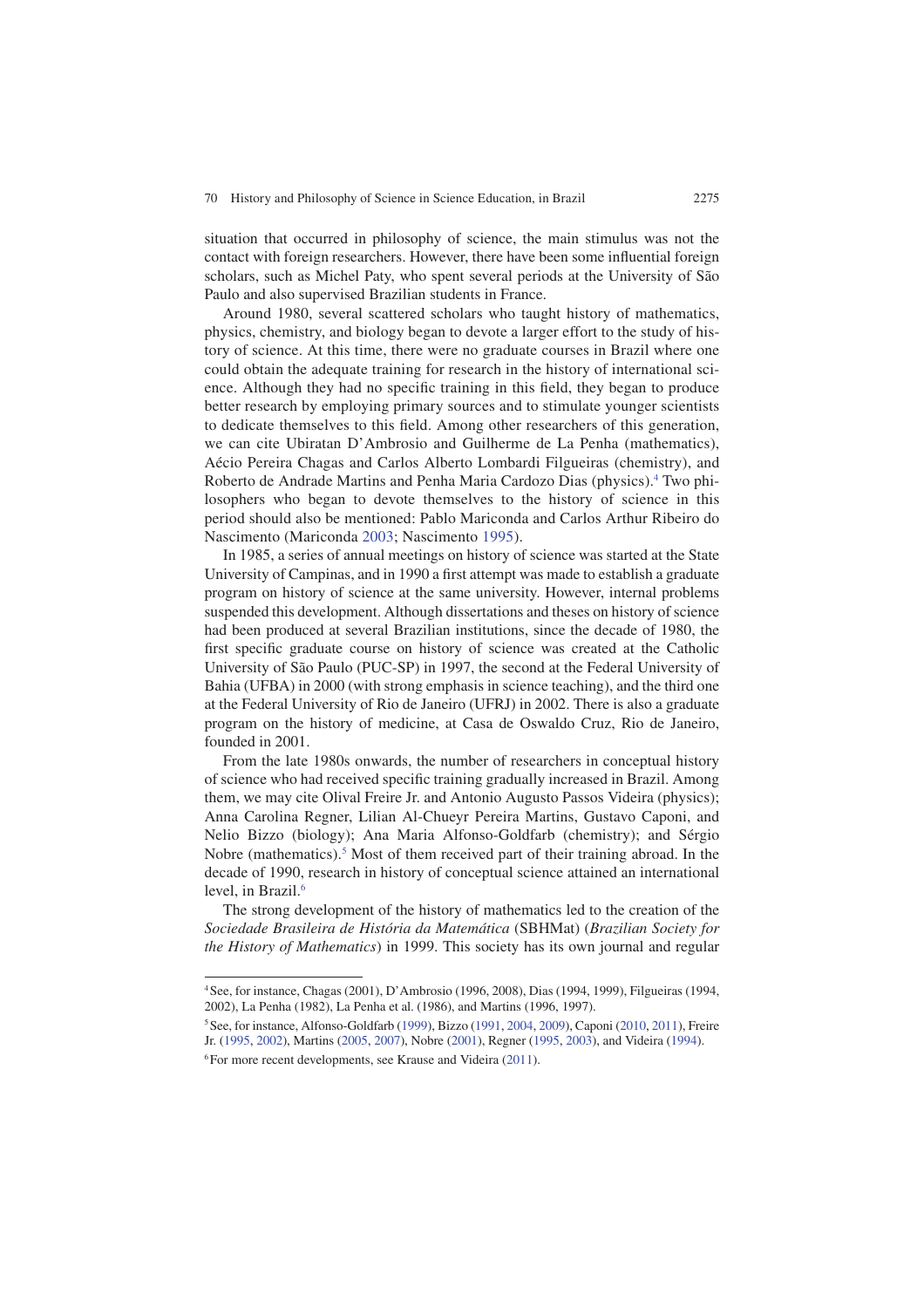biennial meetings. In 2000 the *Associação de Filosofia e História da Ciência do Cone Sul* (AFHIC) ( *South Cone Association for Philosophy and History of Science* ) was created, bringing together scholars from Brazil, Argentina, Chile, and Uruguay. This society gave a new impetus to interchanges between historians and philosophers and stimulated the formation of thematic groups. The idea of creating AFHIC was initially discussed at the *First Meeting of Philosophy and History of Science of the South Cone*, which took place in 1998 at the Federal University of Rio Grande do Sul (UFRGS), Brazil, under the aegis of the Research Group on Philosophy and History of Science (GIFHC), from that university.

 The development of research in history and philosophy of biology started with the first *Meeting of Philosophy and History of Biology* that occurred in 2003, in São Paulo, followed by a series of annual conferences. During the fourth meeting, in 2006, the *Associação Brasileira de Filosofi a e História da Biologia* (ABFHiB) ( *Brazilian Association for Philosophy and History of Biology* ) was founded and in the same year began the publication of the journal *Filosofia e História da Biologia*. It is possible to notice a conspicuous interest on the use of history and philosophy of science in biology teaching in the meetings and publications of this society.

Although history of physics is a very strong research area in Brazil, no specific society for its study has been created, neither for the history of chemistry.

 The largest part of the researches in history and philosophy of science developed in Brazil had no impact in science education. High-level researches in those fields, written in specialized jargon, published in professional journals or in foreign languages, are seldom read by Brazilian science educators. Besides that, philosophers and historians of science hardly ever write textbooks or popular works in this country.

### **70.4 Science Education in Brazil**

 This section will present an overview of the development of science education in Brazil, in the second half of the twentieth century. Although science education can be understood as including all levels from elementary school to graduate studies, the focus here will be the Brazilian equivalent to high school or secondary education, that is, the 3 last years of basic education, preceding higher education. We may confine our analysis to this level, since most researches on the use of history and philosophy of science in science teaching, in Brazil, deal with secondary education.

 Before describing the historic qualitative changes in science education in Brazil, it is relevant to remark that in this country only a very small part of the population was able to attain secondary education in the first half of the twentieth century and that this proportion has been increasing up to the present. Around 1995, the Brazilian gross secondary school enrolment ratio reached about 50 %, being much worse than that of other South American countries, such as Argentina (76 %), Chile (73 %), and Uruguay (81 %) (Rigotto and Souza 2005 ). This unpleasant situation was one of the reasons for the educational reform announced by the Brazilian government in 1996,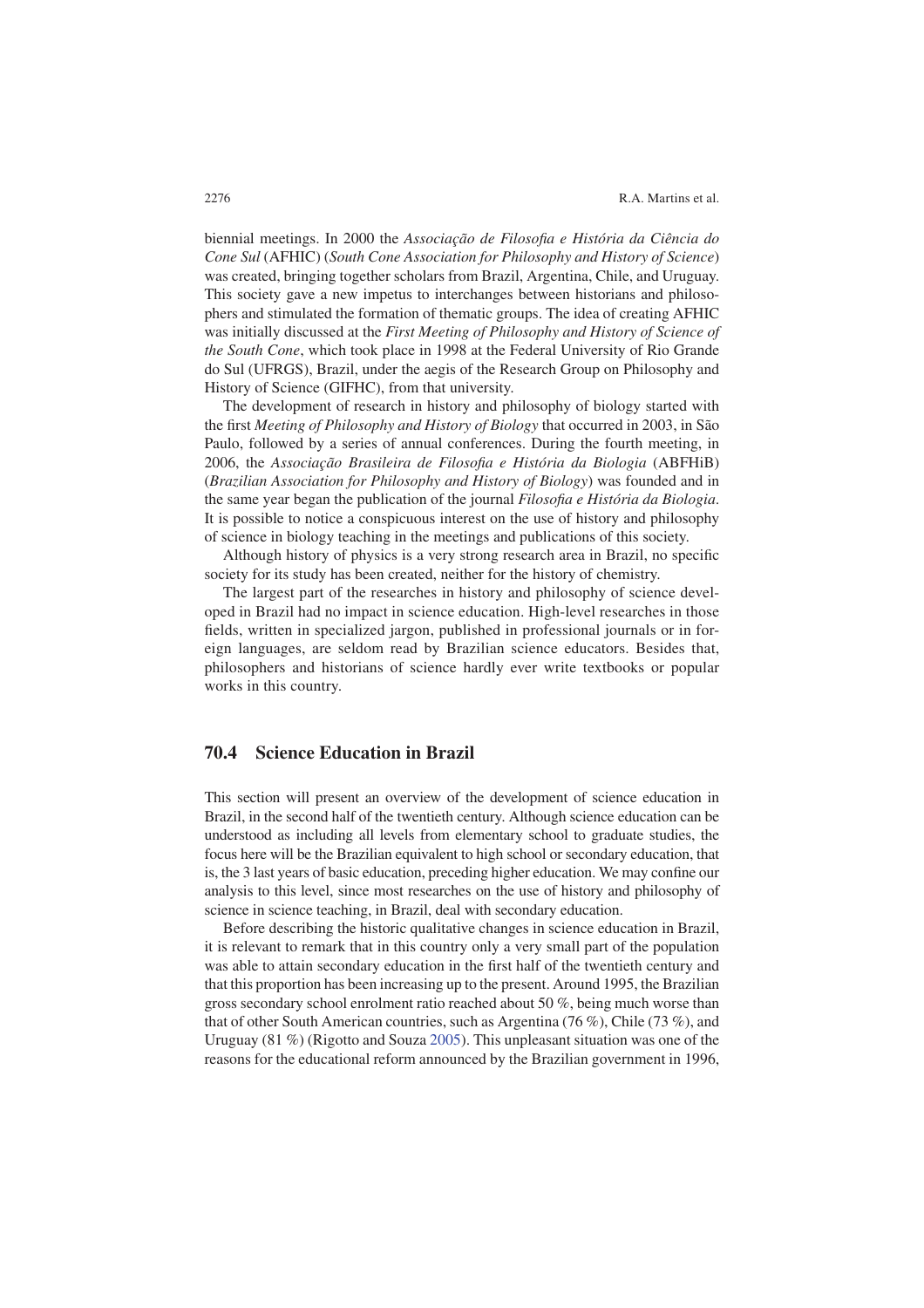which proposed several policies for improving the enrolment ratio of students between 15 and 17 years old at secondary schools. The huge quantitative increase of the secondary school enrolment was achieved with a significant deterioration of material conditions and teaching and learning quality. Improving the overall quality of education is the current challenge for educational authorities in the country. Nevertheless, let us go back and review the development of science teaching in that country.

Until the Second World War, the main educational influence in Brazil was European (especially French). Textbooks were translated, laboratory equipment used in demonstrations was imported, and educational methods were copied. Secondary education was not compulsory and there were few public schools offering this level. In general, only people who intended pursuing higher education would enroll in high school. Access to the universities requires both the completion of secondary education and approval in competitive entrance examinations.

Shortly after the end of the war, several changes occurred. The American influence expanded very fast; there was a stronger concern with the scientific development of the country; and there arose the first attempts to develop national teaching projects. The prevalent view was that scientific development was a necessity for industrial and economical development of the country; and the government of President Getúlio Vargas was deeply concerned with those issues.

 Two important institutions were created in 1951: the *National Research Council* (CNPq), to stimulate and support scientific researches, and the *Campaign for the Improvement of Personnel for Higher Education* (CAPES), belonging to the *Ministry of Education and Culture* (MEC), with the aim of improving the level of university professors by the creation of graduate courses and international exchange. <sup>7</sup>

 In the early 1950s, under the leadership of Isaías Raw, the recently founded *Brazilian Institute of Education, Science and Culture* (IBECC) produced the first laboratory kits developed in this country. This was a nice innovation in education in Brazil, because it introduced low-cost equipment that could be used by students (not for class demonstrations, as the former imported equipments) and had a strong positive infl uence in science teaching. In the late 1960s, the industrial dimensions of the production of laboratory equipment led to the creation of the *Fundação Brasileira para o Desenvolvimento de Ensino de Ciências* (FUNBEC) ( *Brazilian Foundation for the Development of Science Teaching* ) to cope with the large-scale production of teaching materials (Villani et al. 2009; Nardi 2005).

 In 1965, six centers of science for teaching training and development of educational materials were created in Brazil: in Pernambuco (CESINE), Rio Grande do Sul (CECIRS), Minas Gerais (CECIMIG), Rio de Janeiro (CECIGUA), São Paulo (CESISP), and Bahia (CECIBA). The leaders of those centers were trained at IBECC, in 1966 (Nardi 2005). Most of these initiatives, however, were not maintained to the present day.

<sup>&</sup>lt;sup>7</sup>The names of these institutions were later changed to *National Council for Scientific and Technological Development* and *Coordination of Improvement of Personnel of Higher Education* , respectively, although their acronyms were maintained.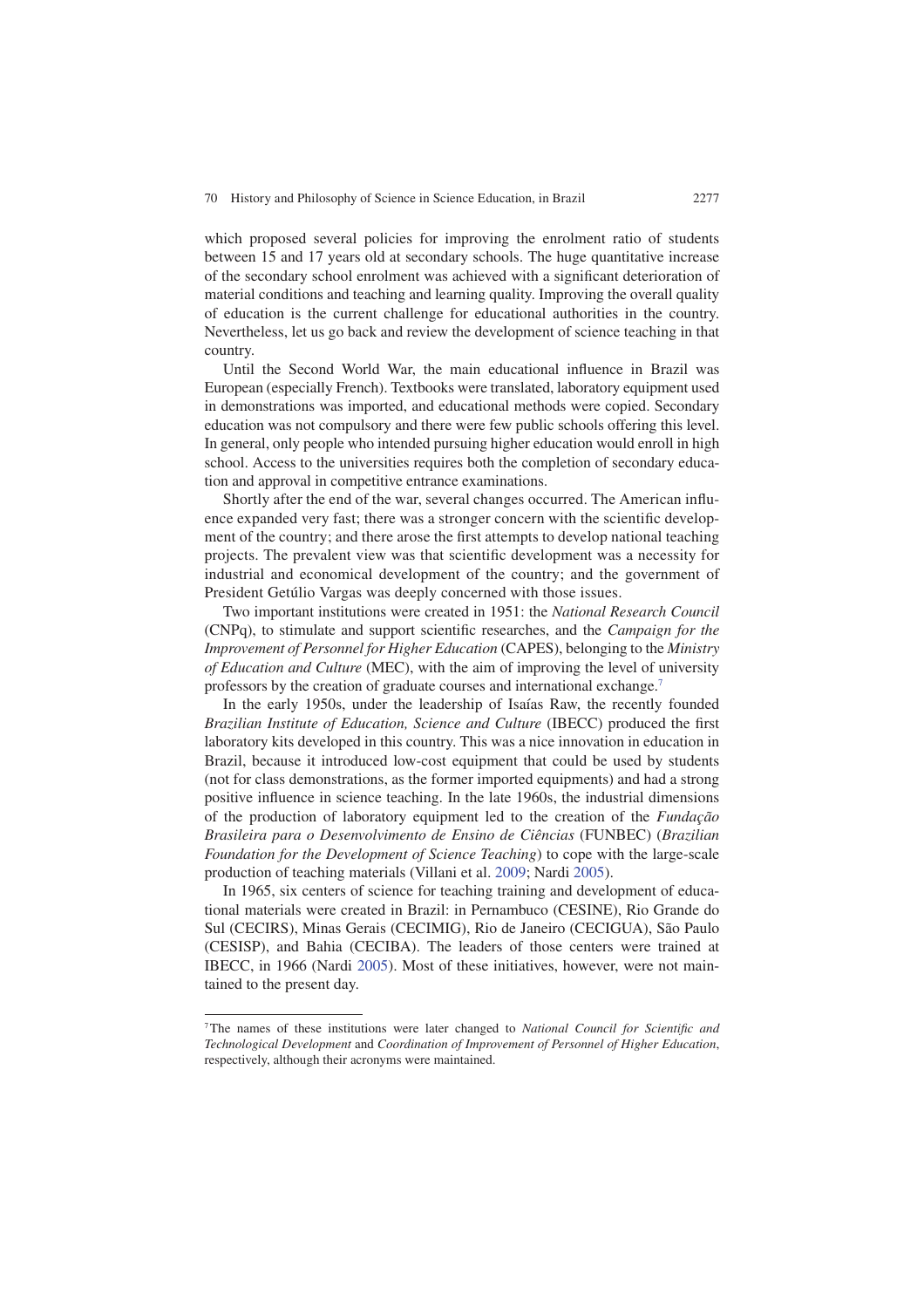Nowadays many critics point out that the empiricist view behind those projects was naïve and inadequate – and that is a correct appraisal (Villani et al. 2009 ; Nardi 2005 ). However, positive features cannot be denied. Brazilian science educators had been deeply influenced by John Dewey's work, especially his book *How We Think*  $(1910)$ . This book was first translated into Portuguese in 1933 and republished in 1953 and 1959. Following Dewey's ideas, science educators were striving to provide a more active involvement of students with science, attempting to develop their reasoning capacity and critical attitude (Freire Jr. 2002).

 Notice that, parallel to any innovatory trends, there was a conservative undercurrent in Brazilian education. Essentially, in the 1960s as now, science and mathematics teaching in secondary schools was grounded upon books written with a very simple aim: to train the students to obtain a good performance at the universities' entrance examinations. <sup>8</sup>

In 1961, an educational reform increased the weight of scientific disciplines in both elementary and secondary education. In 1964 a military *coup d'état* and the beginning of a long dictatorship in Brazil (1964–1985) led to deep changes in the educational system, but the previous impetus to improve science education was maintained. The educational influence of the United States increased, and an agreement established in 1965 between the Brazilian *Ministry of Education and Culture* (MEC) and the *United States Agency for International Development* (USAID) led to introduction of many North American educational materials in Brazil (Nardi 2005 ).

 It is well known that in the late 1950s, due to the Cold War between the United States and the Soviet Union, five outstanding American educational projects were developed to improve the teaching of mathematics, physics, chemistry, and biology at high school level: *Physical Science Study Committee* (PSSC), *Biological Science Curriculum Study* (BSCS), *Chemical Bond Approach* (CBA), *Chemical Education Material Study* (CHEMS), and *School Mathematics Study Group* (SMSG). Those projects were introduced in Brazil in the decade of 1960 and they had a strong impact. The textbooks were translated and the experimental kits were reproduced, with small adaptations, by *Instituto Brasileiro de Educação, Ciência e Cultura* (IBECC) ( *Brazilian Institute for Education, Science and Culture* ). In the United States, about 200,000 students used the PSSC and CHEMS materials, 600,000 used the BSCS texts, and 1,350,000 students used SMSG books. In Brazil, about 400,000 copies of PSSC volumes were published and a similar number of copies of BSCS (Barra and Lorenz 1986, *apud* Nardi 2005 ). Other foreign products, such as the Nuffield Foundation project, were also translated and used in Brazil (Krasilchik 1992; Villani et al. 2012).

<sup>8</sup> Universities are free to create any kind of entrance examination. The most traditional one is called "vestibular" and assesses the student's knowledge on the subjects studied in the secondary school. Except the last decade exams conducted by University of Campinas (UNICAMP), "vestibular" in general has a strong inertia regarding the style and content. In recent years, the performance at  *Exame Nacional do Ensino Médio* (ENEM) ( *High School National Exam* ), designed to assess scientific contents and other competencies as reading and comprehension, has also been used as entrance examinations by over 300 institutions. This is a nonmandatory exam, attended by 5.8 million students in 2012.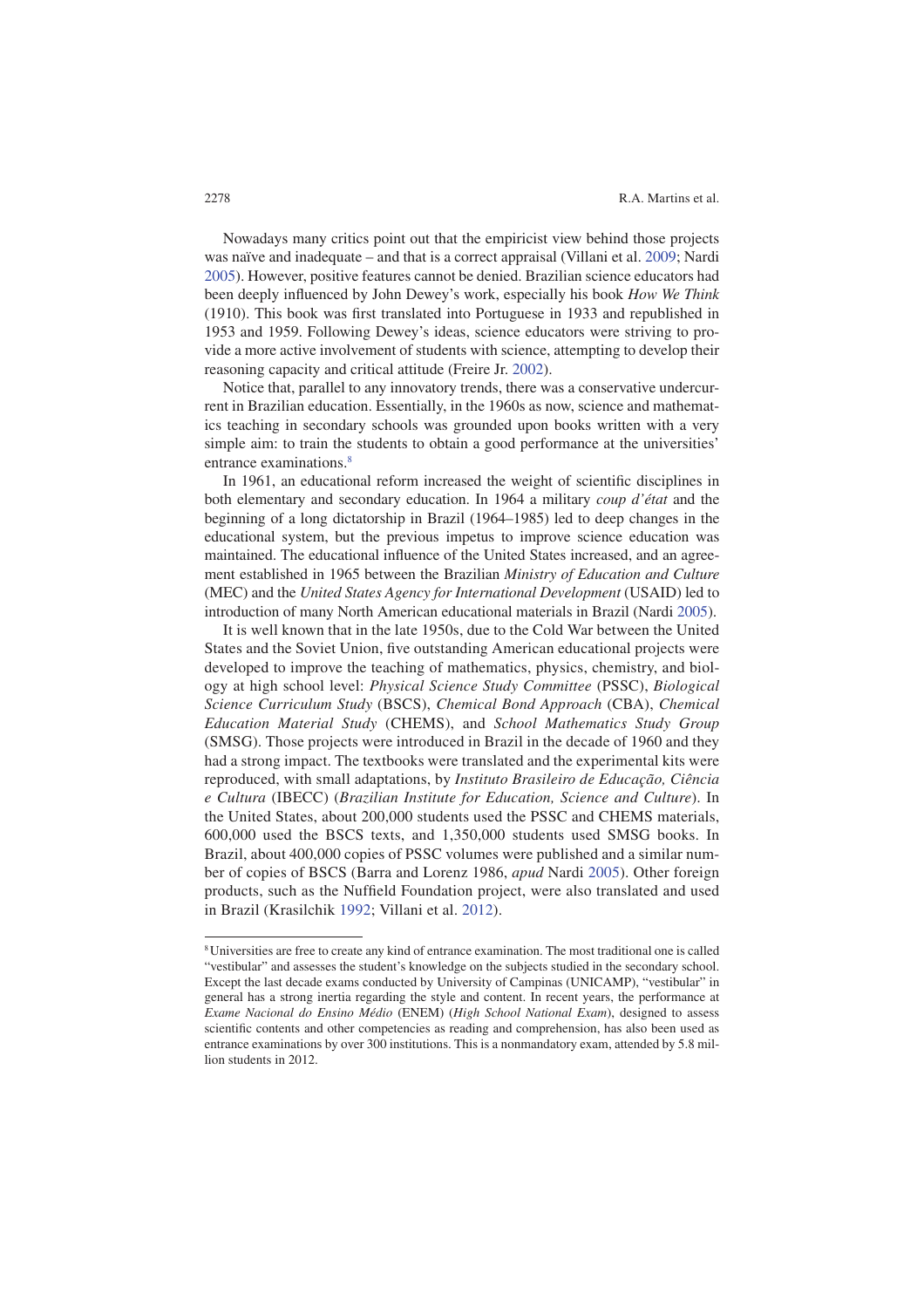In the American projects, the use of the "scientific method" was emphasized, with a strong empiricist bias. Those approaches were typical in science education during the 1960s and were still influential in the 1970s, in Brazil.

 The reception of the American projects among secondary school teachers was not altogether positive. They had difficulties in dealing with the new methods and contents (Villani et al. 2009 ). In January 1970 the *Sociedade Brasileira de Física* (SBF) ( *Brazilian Physics Society* ) sponsored the *First National Symposium on Physics Teaching* . The PSSC project was much criticized, and the participants of the event reached the conclusion that it was necessary to develop Brazilian projects to elaborate new textbooks and laboratory materials. The first initiatives were already on the move, at the University of São Paulo (USP) under the leadership of Ernest Hamburger and at the Federal University of Rio Grande do Sul (UFRGS), by initiative of Marco Antonio Moreira (Oliveira and Dias 1970 ). Educators such as Pierre Henri Lucie, who was one of the main supporters of the introduction of PSSC in Brazil, were already looking for alternatives. In 1969 Lucie started the publication of an original line of physics textbooks for secondary schools, with a deeper conceptual discussion, using cartoons: *Física com Martins e eu* ( *Physics with Martins and I*) (Lucie 1969).

### **70.5 Brazilian Research and Projects in Science Education**

 There were new educational reforms in Brazil in 1968 (higher education) and 1971 (elementary school and secondary education). In 1972 the *Ministry of Education and Culture* (MEC) started the *Project of Expansion and Improvement of Education* (PREMEN) to promote an enhancement of education with the development of teaching materials for science and mathematics in the country and adapted to the national context, also providing adequate teaching training for the use of those materials. In the early 1970s, stimulated by government guidelines and financial resources, the formation of research groups and the development of science teaching projects started up in Brazil (Barra and Lorenz 1986).

 At that time, three physics teaching projects were under way: *Physics Teaching Project* (PEF) at the University of São Paulo (coordinated by Ernst W. Hamburger and Giorgio Moscati), *Self-Instructive Physics* (FAI) by the *Group of Studies in Physics Teaching Technology* (Fuad Daher Saad, Kazuo Watanabe, Paulo Yamamura, and others), and *Brazilian Project for Physics Teaching* (PBEF) at FUNBEC (organized by Rodolpho Caniato, Antonio Teixeira Jr., José Goldenberg). The three projects were student centered, without expositive classes. The first project had a stronger experimental emphasis which generated a difficulty for its application at secondary schools that could not acquire laboratory equipment. In the two other projects, experiments were secondary activities to illustrate knowledge that had already been learned using self-instructive techniques. The FAI project included passages describing the history of physics, written by Shozo Motoyama. Its books sold 490,000 copies, between 1973 and 1976 (Flores et al. 2009 ).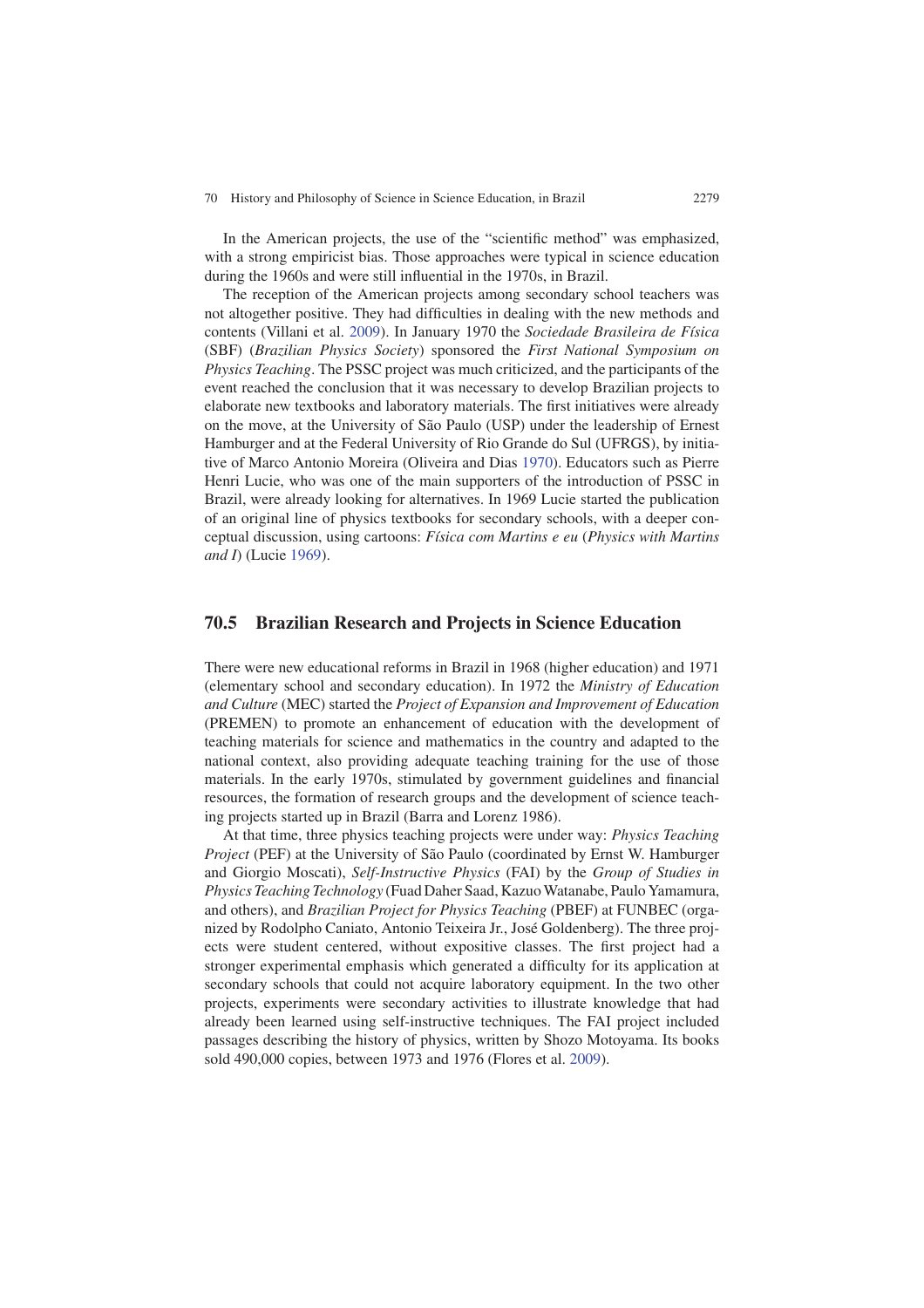In the early 1970s, educational projects on chemistry and biology were also developed in Brazil: *The National Project for the Teaching of Chemistry* (1972), developed by the *Northeast Coordination of Science Teaching* (CECINE), and the Project of Biology Applied to Secondary School (1976), an initiative of the *São Paulo State Center for Science Teaching* (CESISP) (Barra and Lorenz 1986, *apud* Nardi 2005). The most relevant educational initiative in mathematics was developed under the guidance of Ubiratan D'Ambrosio at the State University of Campinas (Unicamp): *New Materials for the Teaching of Mathematics* , for the fundamental school level.

 In 1972 the *Brazilian Foundation for Science Teaching* (FUNBEC) and the publisher *Abril Cultural* launched a new project called *Os Cientistas* ( *The Scientists* ): a series of 50 experimental kits for the study of chemistry, biology, and physics, which were sold in newsstands. Each edition contained an experimental kit, instructions for performing the experiments, and the biography of a famous scientist related to the experiment (Newton, Pasteur, Lavoisier, etc.). This initiative was planned by two professors of University of São Paulo, Isaías Raw and Myriam Krasilchik, and was coordinated by the latter. The project was highly successful and sold three million units (a mean of 60,000 copies of each edition). It was later translated into Spanish, English, and Turkish and sold in other countries (Krasilchik 1990 ). Although the project included material related to the history of science (the biographies), this was circumstantial: the authors of the biographies and of the experimental kits had no interaction,<sup>9</sup> and the emphasis of the project was an empiricist approach to science.

 The development of the area of science and mathematics education along the last decades in Brazil can be noticed in the beginning of regular conferences, founding of societies, creation of journals devoted to school teachers and researchers, and establishment of graduate courses.

The first regular series of congresses devoted to physics education, called *Simpósio Nacional de Ensino de Física* (SNEF) ( *National Symposium on Physics Teaching* ), started in 1970, one decade before the creation of general congresses devoted to science education in general or to the teaching of the other scientific disciplines such as *Encontro Nacional de Ensino de Química* , ENEQ ( *National Meeting on Chemistry Teaching* ) (1982); *Encontro Perspectivas do Ensino de Biologia* , EPEB ( *Meeting on Perspectives of Biology Teaching* ) (1984), discontinued; *Encontro de Pesquisadores de Ensino de Física* , EPEF ( *Meeting of Researchers of Physics Teaching* ) (1986); *Encontro Nacional de Educação Matemática* , ENEM ( *National Meeting on Mathematics Teaching* ) (1987); *Encontro Nacional de Pesquisa em Ensino de Ciências* , ENPEC ( *National Meeting on Research in Science Teaching* ) (1997); *Colóquio de História e Tecnologia no Ensino de Matemática* , HTEM ( *Conference of Technology and History of Mathematics Teaching* ) (2002); and *Encontro Nacional de Ensino de Biologia* , ENEBIO ( *National Meeting of* 

<sup>9</sup> Roberto de Andrade Martins, one of the authors of this paper, can safely state that the two sides of the project were widely independent, because of his personal involvement with the project: he was the author of some of the biographies of *Os Cientistas* .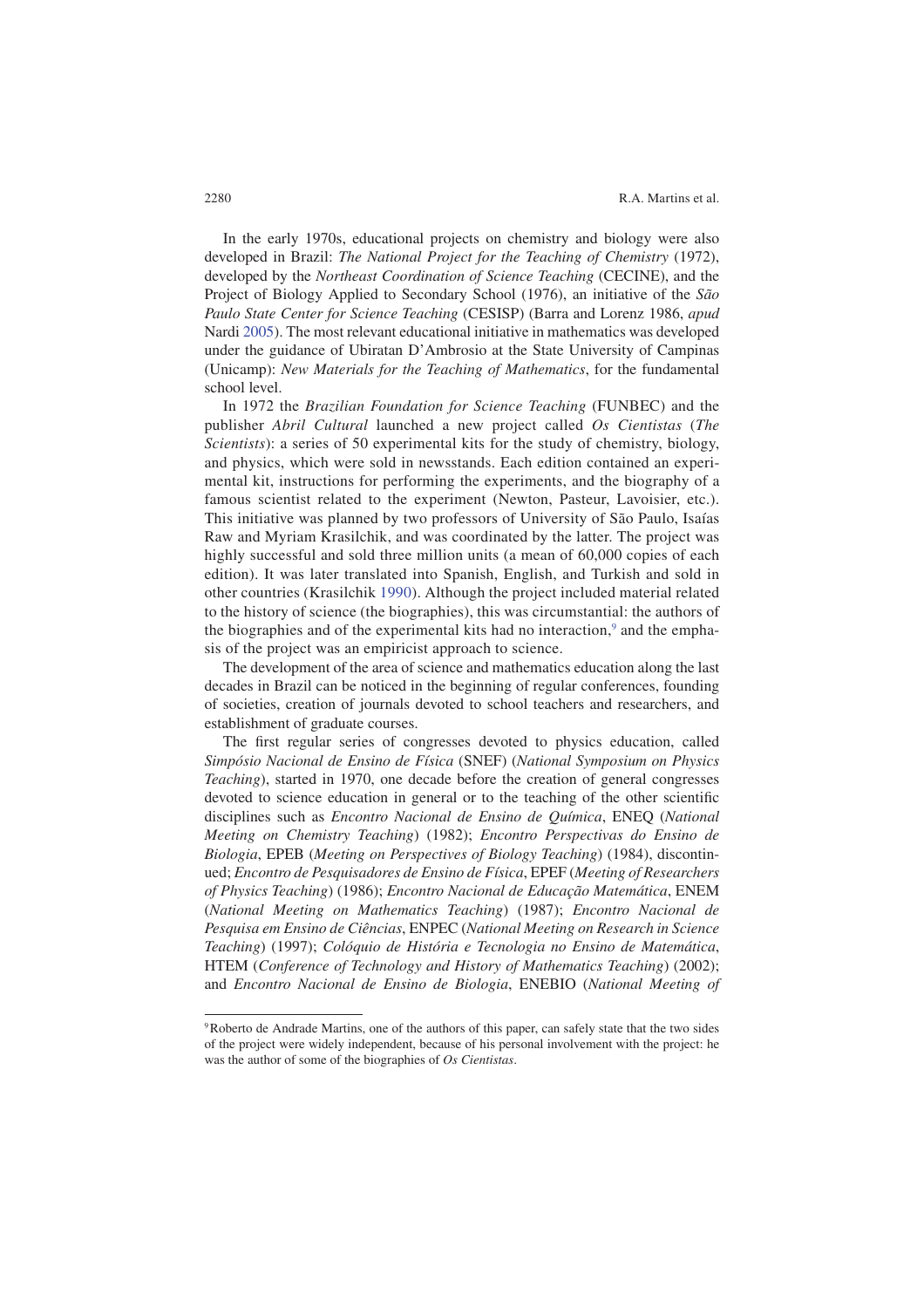*Biology Teaching* ) (2005). Most of these are biennial meetings. There are also many regional and local relevant conferences. Besides that, for a long time other general scientific and educational conferences have also included sessions on science and mathematics teaching.

 Since 1976, when *Boletim Gepem* devoted to mathematics education was created, many other Brazilian journals on general and specific areas of science education appeared along the years, for instance, *Revista de Ensino de Física, Caderno Catarinense de Ensino de Física, Química Nova na Escola, Investigações em Ensino de Ciências, Ciência & Educação, Revista Brasileira de Pesquisa em Educação em Ciências, Revista de Ensino de Biologia,* and *Alexandria: Revista de Educação em Ciência e Tecnologia,* among many others.

Several scientific societies began to sponsor educational activities, and later on, specific associations were created. The *Sociedade Brasileira de Física* (SBF) ( *Brazilian Physical Society* ) established a Commission for Physics Teaching in 1970. In 1988 the *Sociedade Brasileira de Educação Matemática* (SBEM) ( *Brazilian Society of Mathematical Education* ) was founded. In 1997 the *Associação Brasileira de Pesquisa em Educação em Ciências* (ABRAPEC) ( *Brazilian Association for Research in Science Education* ) and the *Associação Brasileira de Ensino de Biologia* (SBEnBio) ( *Brazilian Association of Biology Teaching* ) were founded. There are no specific societies related to the teaching of chemistry and physics. In both cases, there are teaching divisions belonging to the corresponding national scientific societies.

 Although there were educational initiatives in the several disciplines, physics took the leadership in the establishment of a definite enterprise for the improvement of science teaching. In 1967 the graduate program in physics of the Federal University of Rio Grande do Sul (UFRGS) established the area of physics teaching. The first specific graduate course in science teaching was created in Brazil in 1973, at the University of São Paulo (USP), as a joint initiative of the Physics Institute and the Faculty of Education; about 20 years later, the areas of chemistry and biology were also introduced. There was also an attempt to establish the area of physics teaching in the graduate program created at the Catholic University of Rio de Janeiro (PUC-RJ) in 1967, but it did not succeed. In 1975, the first graduate course in mathematical education started at the Catholic University of São Paulo (PUC-SP) and the second one in 1984, at the Rio Claro campus of the São Paulo State University (UNESP). The latter was the first one to offer a Doctor degree, in 1993. Other graduate courses in science education started at the Federal Rural University of Pernambuco (1995), Federal University of Rio de Janeiro (1995), and at the Bauru campus of UNESP (1997) (Moreira 2004 ). From 1972 to 1995, 572 theses and dissertations had been finished on science and mathematics education, including those that have been produced at other graduate programs. There was a very fast increase of graduate programs on science and mathematics education from 2000 to 2010, reaching a total of 78 programs in the area at the end of 2010 (CAPES 2010).

In 1999 the first Brazilian graduate program devoted to history and philosophy of science and science education was founded in Bahia State: the *Graduate Program*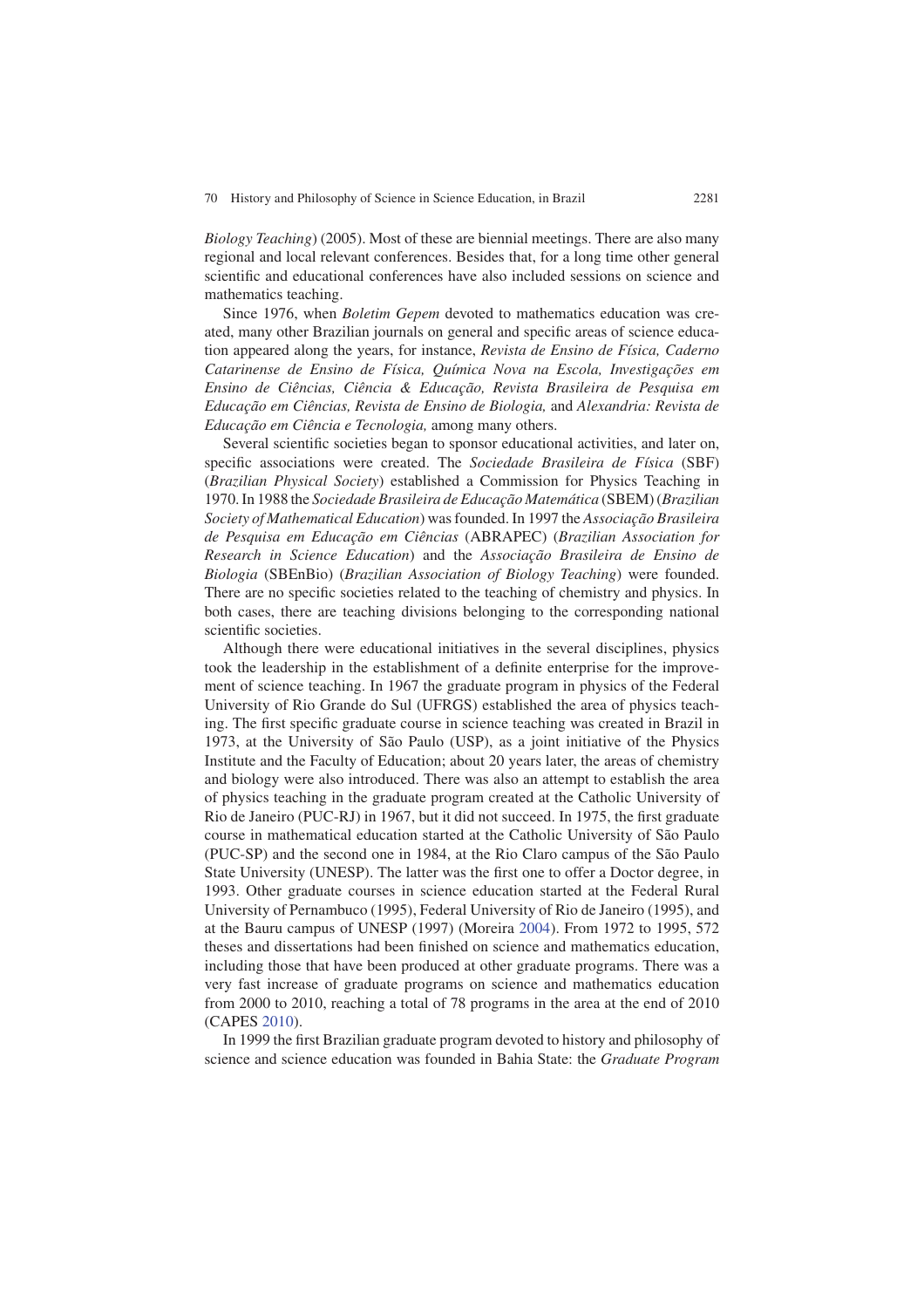*in Teaching, Philosophy and History of Sciences* (EFHC). It is an interinstitutional program between Federal University of Bahia and State University of Feira de Santana, with master and doctorate courses (Freire Jr. and Tenório 2001 ).

### **70.6 History and Philosophy of Science in Science Education**

According to Susana de Souza Barros, it is possible to find several uses of history and philosophy of science in different periods, in Brazil. In the decade of 1970, history of physics was regarded as an important component of the teaching training. The transposition of this historical knowledge to physics teaching at the secondary school level was not discussed, however. During the 1980s, the study of concept formation and conceptual change led to the combined use of psychological, epistemological, historical, and sociological approaches. There were researches using classroom experimentation, and the new line of attack was regarded as useful for the training of physics teachers. Nevertheless, it was not directly applied to introduce educational changes at the secondary school level. During the next decade (1990), there was a strong emphasis on the relation of science teaching and the education for citizenship, using the science, technology, and society approach (STS). The idea that science educators should teach not only science but also about science (i.e., the inclusion of a metascientific level) launched a new use for history and philosophy of science in physics teaching (Martins 1990). Towards the end of the last century, the Ministry of Education established new educational guidelines recommending the use of history and philosophy of science at the secondary school level (Barros 2002 ).

# *70.6.1 The Beginning: Physics*

It was already remarked that physics was the first area where science education research began, in Brazil. Let us see how the use of history and philosophy of science in physics teaching started and was understood in this discipline, in the early period. This occurred at the University of São Paulo (USP), and therefore our focus, here, will be that institution.<sup>10</sup>

 History of physics was taught from the very beginning of the establishment of its undergraduate physics course, at USP. One of the most influential early professors who taught this discipline was Mário Schenberg (1914–1990), a Brazilian physicist with strong political interests. He was a member of the Brazilian Communist Party before this political organization was banned from the Brazilian politics, and he was

<sup>&</sup>lt;sup>10</sup> The other early group, at the Federal University of Rio Grande do Sul (UFRGS), did not develop this line of research at first, and its leader complained in 1970 that there was no one available at that institution to teach history of physics (Oliveira and Dias 1970, p. 106).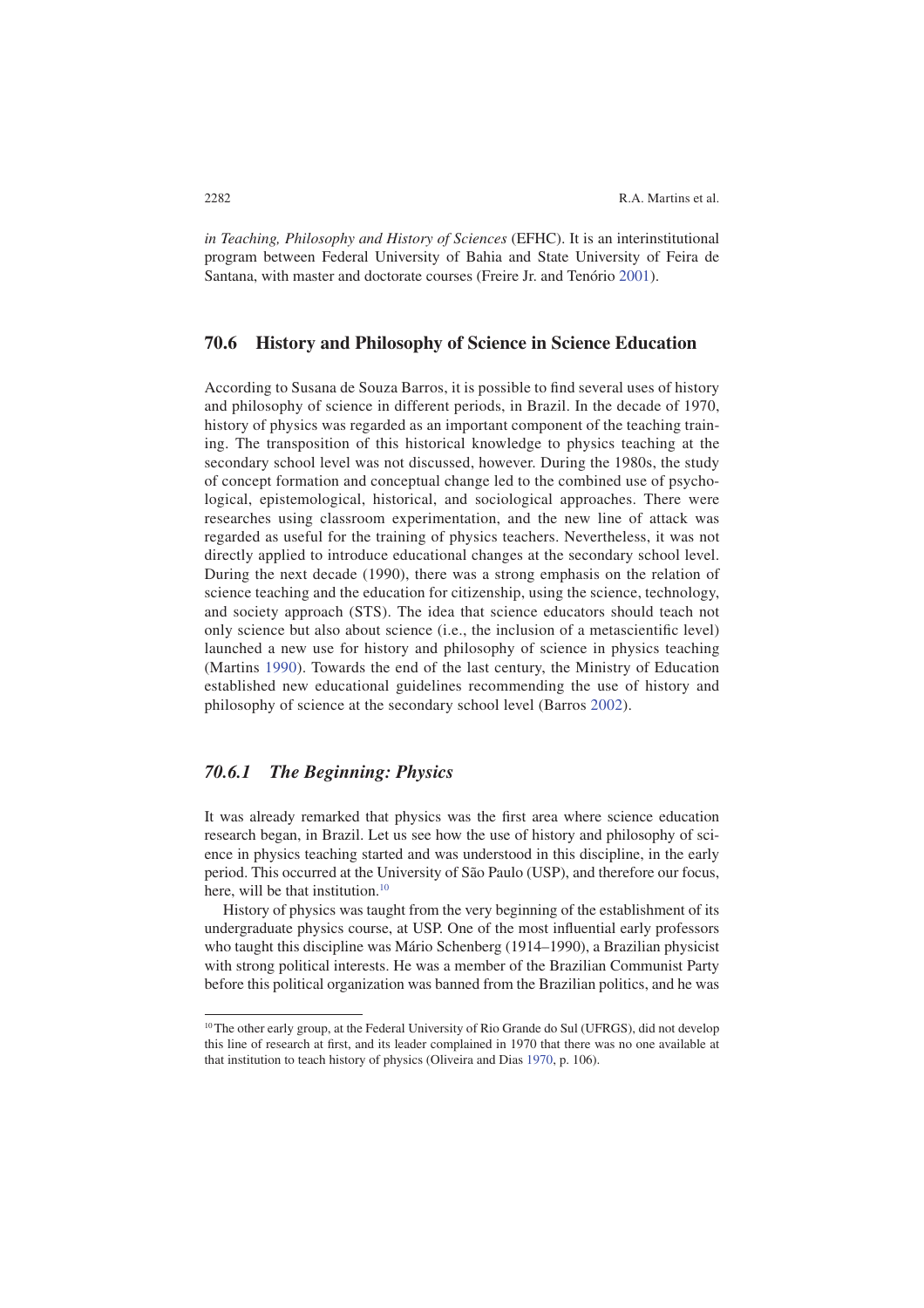twice elected deputy of the State of São Paulo (1946 and 1962). He was arrested twice for his political involvement. He was highly influential, and his interest for Marxism and history of science was shared by many other physicists.

 Several books on history of science with a Marxist outlook were well known in Brazil, around 1970 (Azevedo and Costa Neto 2010 ). Friedrich Engels' *Dialectics of Nature* had been translated into Portuguese in 1946, with John Burdon Sanderson Haldane's introduction, and it was republished in 1962 and 1964. It was a very popular book among physicists, at USP, in the 1960s and 1970s. John Desmond Bernal's works were also very influential. Bernal's *Science in History* (1954) was translated in México, in 1959, and in Portugal, in 1965. Both translations, as well as the original English version, were familiar to many Brazilian physicists. Boris Hessen's "The Socio-economic Roots of Newton's Principia" was also well known and highly praised. The Marxist play writer Bertolt Brecht's version of Galileo's life was very popular in Brazil, and parallels were drawn between his struggle with the Catholic Church and the scientists' resistance to the Brazilian military government of that period. The play was enacted in São Paulo, in 1968, with the priests using olive dresses – olive being the color used by soldiers, in Brazil. At that time, the study of the relations between science, history, politics, society, etc. was regarded as a means to denounce the alleged neutrality of science, leading the students to have a more critical view of the scientific endeavor, and also critical of the Brazilian political situation of the time. Students were regarded as citizens that should be educated to deal, among other things, with the political and economic forces surrounding them.

This was a very influential trend, in the early development of the use of history (and sociology) of science in science education in Brazil (Villani et al. 2010). Even now, long after Marxism had become outmoded, its inspiration is still present as an undercurrent in the *science, technology, and society* (STS) approach, in Brazil, although the recent generation is not aware of its early history.

 Besides this politically motivated interest in the history of science, there was another view about its educational value. In 1970 the *Harvard Project Physics* was being introduced in Brazil, and its strong use of history of science was described by Giorgio Moscati, who emphasized the motivational aspect of the historical and humanistic approach (Oliveira and Dias 1970). There was a widespread belief that mere contact with history of science could enhance the motivation of students and also to improve their learning of scientific concepts.

 This was also, seemingly, the opinion of Pierre Lucie, who taught physics at the Catholic University of Rio de Janeiro. As mentioned above, Lucie had been a strong supporter of the PSSC project in Brazil. However, in 1970 he was devoting himself to other educational projects. In that year he delivered a course on the history of mechanics during the first *National Symposium on Physics Teaching* that occurred in São Paulo. He published a book on this subject in 1978, called *Gênese do Método Científico (Genesis of Scientific Method)*. This work was not an adaptation of history of physics for science teaching; it was just a plain work on history of science, written by an outstanding educator (Lucie 1978 ). Several papers published in the early volumes of *Revista de Ensino de Física* ( *Journal of Physics*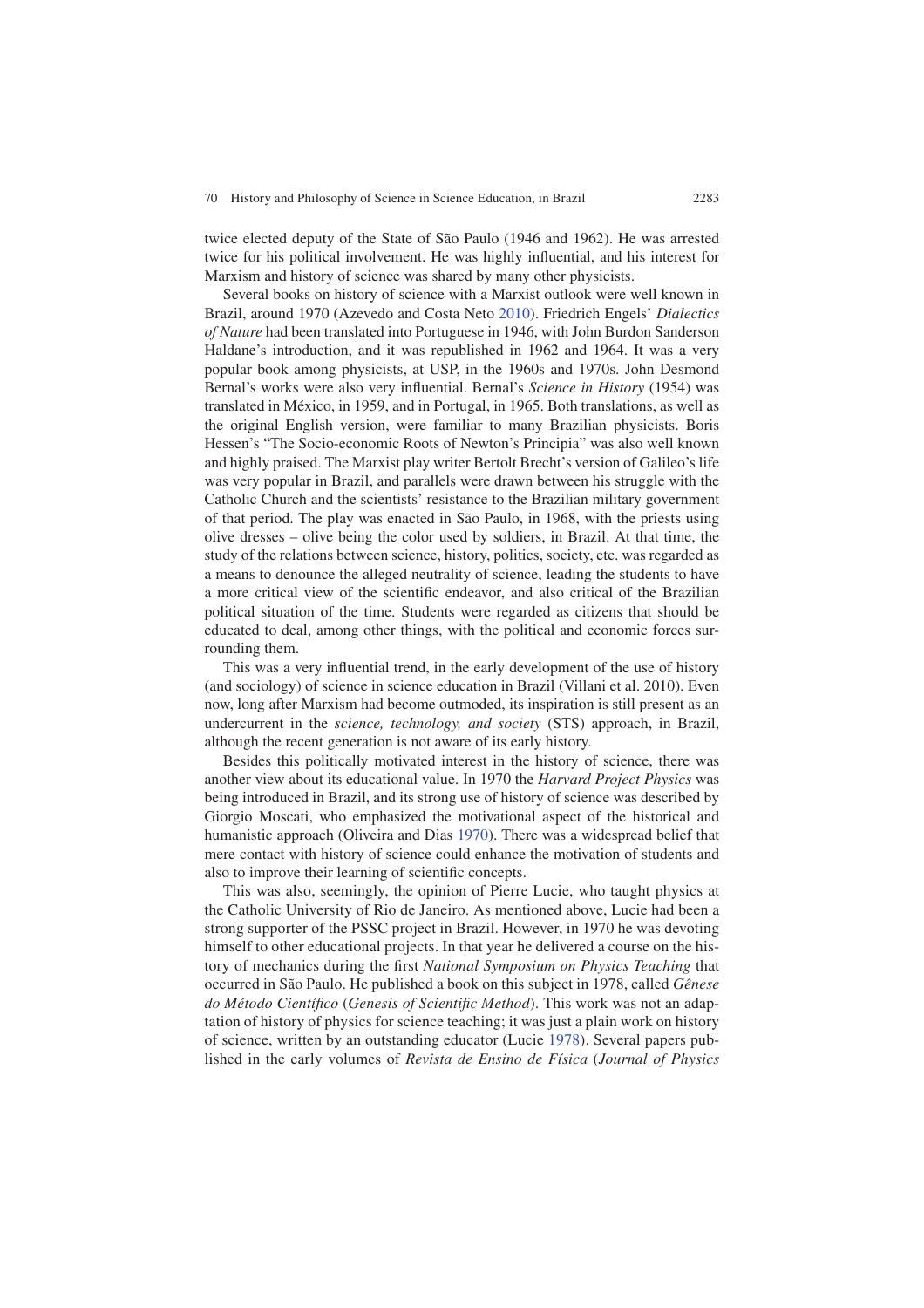*Teaching* ), such as those authored by José Maria Filardo Bassalo, were also devoted to the presentation of historical information, without any special application to physics teaching.

 Although there was a widespread interest in the history of science at the USP group from its very beginning, its effective influence only began to produce noticeable results in the late 1970s. Let us notice some instances of works produced by the group. In 1978 Amélia Império Hamburger produced a study of physics textbooks, including "the concept of physics and science" among the several features that should be analyzed. In the same year, she wrote a historic and philosophical analysis of mechanics and electricity to help circumventing conceptual learning difficulties. In 1979, João Zanetic wrote a work on the role of history of physics in education. Ernest Hamburger and Joaquim Nestor de Morais presented a historical analysis of the concept of electrostatic potential, comparing it with its textbook presentation. Amélia Hamburger proposed a project using historical examples for teaching physical concepts. In 1980 Alberto Villani started a research on the history of the theory of special relativity. In 1981 Amélia Hamburger began the development of a series of didactic booklets, and one of them contained texts on "science, technology, and society." Zanetic and José D. T. Vasconcellos proposed the introduction of the Popper-Kuhn debate in physics teaching (Gama and Hamburger 1987).

 From 1979 onwards, the USP group invited several foreign visitors who delivered courses on history and philosophy of physics: Marcelo Cini (in 1979 and 1980), William Shea, in 1979, and Michel Paty, in 1982, (Gama and Hamburger 1987: Robilotta et al. 1981).

In 1981 Alberto Villani published the first paper, in Brazil, that referred to the socalled spontaneous concepts, mentioning the recently published works (1979) of Laurence Viennot and John William Warren on this subject. Viennot was invited to Brazil and delivered a course on this subject at USP, in 1981. In the following years, this became a very strong line of research of the USP group, involving several researchers such as Villani, Jesuina Lopes de Almeida Pacca, Anna Maria Pessoa de Carvalho, and Yassuko Hosoune, together with graduate students. Three M.Sc. dissertations on this subject were finished between 1982 and 1985 (Gama and Hamburger 1987).

 Independently of the USP group, Arden Zylbersztajn, who was a professor at the Federal University of Rio Grande do Norte (UFRN) and had strong interest in history and philosophy of science, started in 1979 his doctoral studies in the University of Surrey, under the guidance of John Gilbert, and began the study of physical "spontaneous concepts," publishing his first paper on this subject (with Michael Watts) in 1981 (Gilbert and Zylbersztajn 1985; Watts and Zylbersztajn 1981). After his return to Brazil, in 1984, Zylbersztajn continued to develop this research line at UFRN and, after 1987, at the Federal University of Santa Catarina (UFSC).

 The comparison between the students' concepts and the historical evolution of science became one of the main uses of history of science in physics education, in Brazil, for a significant period. This trend was soon linked to the work of Piaget and Garcia ( $1982$ ) on the parallels between psychogenesis and history of science.<sup>11</sup>

<sup>&</sup>lt;sup>11</sup> There were some critics of this kind of parallelism, for instance, Franco and Colinvaux 1992.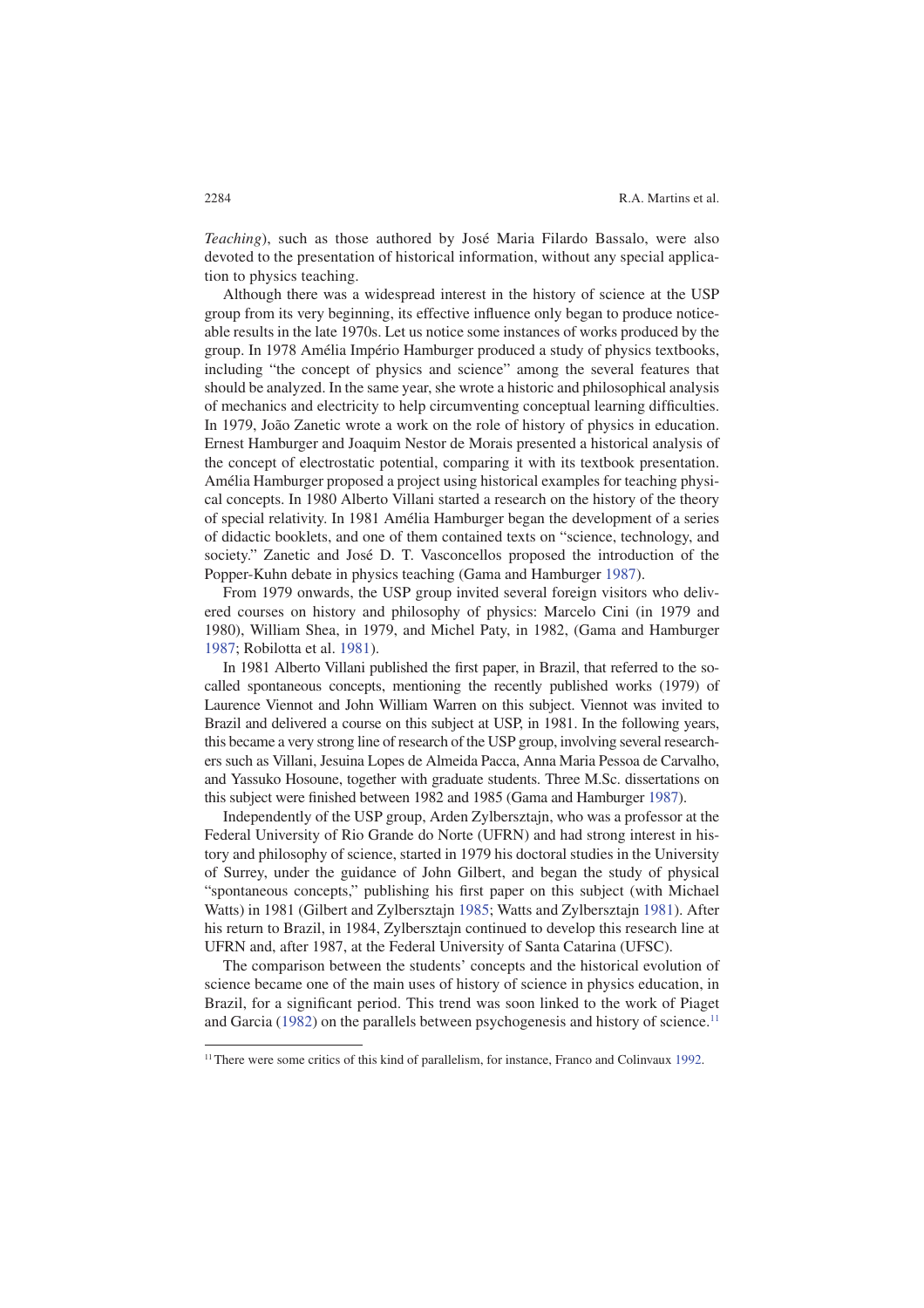The study of the students' previous concepts and of the strategies to produce conceptual change became more and more sophisticated during the decades of 1980 and 1990, with the development of analogies between science education and the ideas of Feyerabend, Laudan, Bachelard, and other philosophers of science.

 In the 1990s, educational experiments developed by Anna Maria Pessoa de Carvalho and Ruth Schmitz de Castro introduced historical texts in secondary school classrooms, to explore the similarity between the student's concepts and the ideas presented in those texts (Castro and Carvalho 1995). Many students were stimulated by noticing the similarity between their own concepts and those of important scientists. The discussion of historical texts also helped in producing a conceptual change in the students. The texts and the description of their use were later incorporated in teachers training courses, showing a specific useful application of history of science in science teaching.

 There were other different trends. Towards the end of the 1970s, another group of the University of São Paulo, including Luis Carlos Menezes, João Zanetic, and the graduate students Demétrio Delizoikov Neto and José André P. Angotti, endeavored to apply the educational ideas of Paulo Freire (Freire 1970 ) to science teaching, linking some of his ideas to Thomas Kuhn's views. Delizoikov, Angotti, and other educators put to practice this proposal during a stay in Guinea-Bissau, one of the countries where Freire had worked during his exile from Brazil, after the 1964 military *coup d'état* (Delizoikov Neto et al. 1980). The dissertations of Delizoikov and Angotti, supervised by Menezes, were completed in 1982 (Delizoikov Neto 1982; Angotti 1982 ). Although Kuhn's ideas had been a starting motivation, the stronger emphasis of those works is neither historical nor philosophical.

Menezes also supervised Alexandre José Gonçalves de Medeiros, who finished in 1984 his M.Sc. dissertation on the sociocultural and economic influences that acted upon the development of physics up to the end of the seventeenth century. As pointed out above, this line of social history of science had been strongly influenced by Marxist authors.

 Although several researchers of USP involved with history and philosophy of science participated in projects that produced educational materials for secondary schools, those projects did not include the use of history and philosophy of science.

 Since that time, the uses of history, philosophy, and sociology of science in teaching are a thematic area in graduate programs and conferences on physics and science teaching. There are several research groups devoted to this topic exploring different approaches and methodologies. Along the last years, several books and papers were published on this topic, attesting that history and philosophy of physics is embedded within physics education in Brazil since its very beginning. One strong trend is that several authors hold that the study of historical episodes of science can help students to form a more accurate view of the nature of science and to learn about scientific concepts. $12$ 

 $12$  Assis (2008), Batista (2004), Braga et al. (2012), Carvalho and Vannucchi (2000), Forato et al. (2012), Greca and Freire Jr. (2003), Martins and Silva (2001), Pagliarin and Silva (2007), Rosa and Martins (2009), Moura (2012), Silva (2006), Silveira et al. (2010), Silveira and Peduzzi (2006), and Teixeira et al. (2012), Silva and Moura (2012).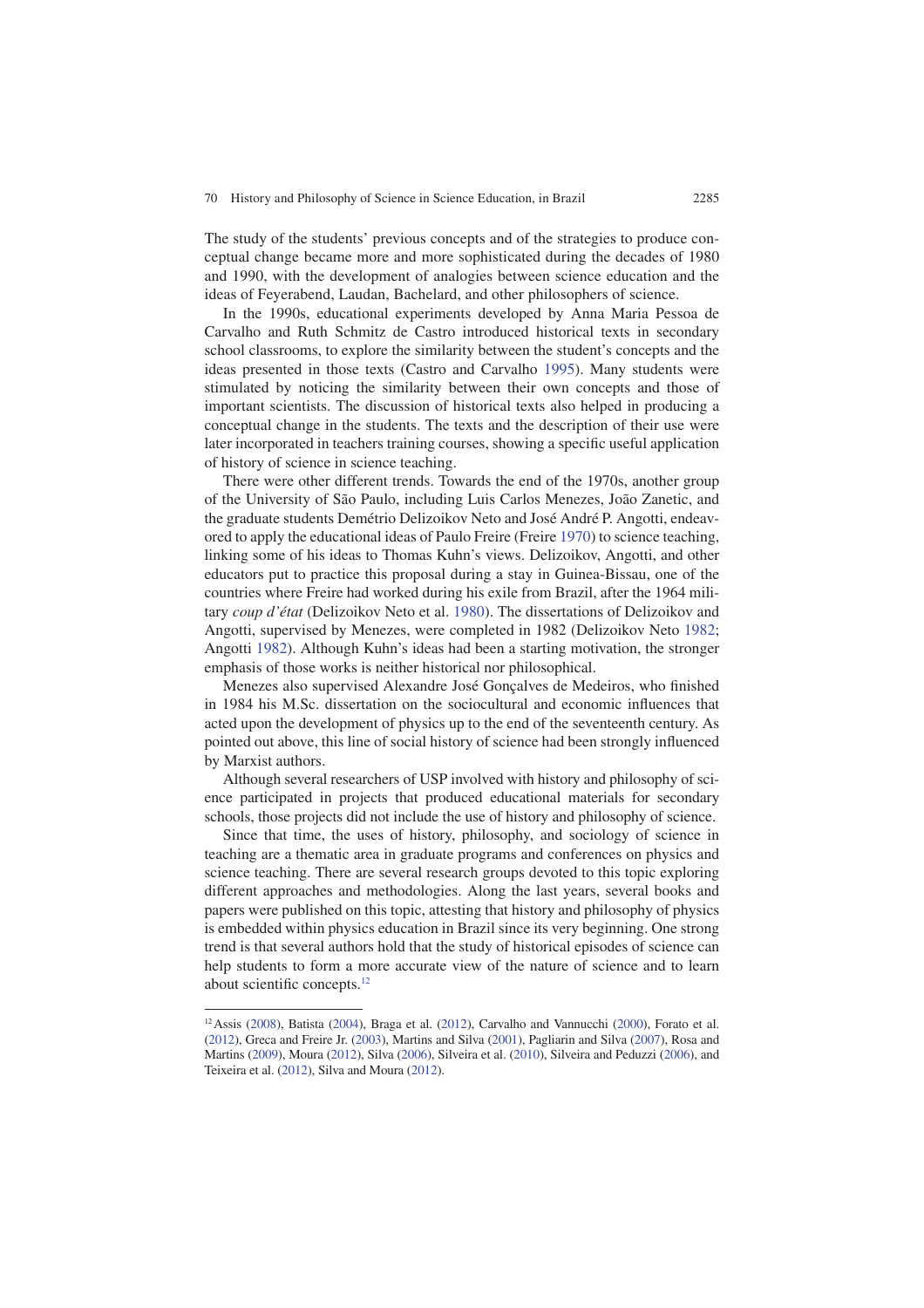## *70.6.2 Chemistry*

 The development of a research line in chemistry teaching, in Brazil, had its beginning at the University of São Paulo (USP). When this university was created, in 1934, a German chemist called Heinrich Rheinboldt (1881–1955) was invited to begin the chemistry department. Rheinboldt had a strong interest in the education of teachers and also in history of chemistry, having published in 1917 a study about Johann Baptist van Helmont. He was very influential in stimulating the study of history of chemistry and chemical education (Schneltzler 2002). Under his inspiration, Simão Mathias devoted himself to the history of chemistry, especially after retiring from the Chemistry Institute, in 1972, when he became a professor at the History Department and was responsible for the discipline of history of chemistry.

 In the decade of 1960, Ernesto Giesbrecht, of USP, became involved with the translation and adaptation of the North American projects of chemistry (CBA, CHEMS). In the next decade, a group began to form at the Chemistry Institute of USP, under the leadership of Luiz Roberto de Moraes Pitombo and Maria Eunice Ribeiro Marcondes, devoted to the formation of chemistry teachers. José Atílio Vanin also began the development of activities of popularization of chemistry, with the help of students. Those activities finally led to the creation of the Group of Research in Chemical Education (GEPEQ), which is very active. In the decades of 1980–1990, the approach of the group was contributing to chemistry teaching at the secondary school level, with an emphasis in experimentation, relations between chemistry and everyday life, and the use of cognitivist proposals (Ausubel, Piaget).

 Although there were some early activities related to chemistry education, such as those described above, the expansion of the area is strongly linked to the creation of the *Sociedade Brasileira de Química* (SBQ) ( *Brazilian Chemical Society* ) in 1978. During the first meeting of this society, there was a session devoted to the discussion of chemistry teaching, and interest in this line increased in the following years. The journal of this society *Química Nova* ( *New Chemistry* ) started the publication of papers on chemistry teaching in 1980.

 At the same time, at the south edge of the country (State of Rio Grande do Sul), a series of regional annual meeting started in 1980: the *Encontro de Debates sobre Ensino de Química* (EDEQ) ( *Meeting of Debates on Chemistry Teaching* ), organized by Attico Chassot. In 1988 the *Brazilian Chemical Society* founded its Teaching Division and in 1982 began the series of biennial conferences called *Encontro Nacional de Ensino de Química* (ENEQ) ( *National Meetings on Chemical Teaching* ). In 1995 the *Brazilian Chemical Society* founded a new journal: *Química Nova na Escola* ( *New Chemistry at School* ), the main target of this publication being secondary school chemistry teachers.

 One of the strongest lines of research in the 1990s was the study of previous concepts of students and the way of dealing with those ideas. The earlier idea that those spontaneous concepts should be transformed or replaced by the standard scientific concepts was given up by Eduardo Fleury Mortimer, who developed a new approach of conceptual profiles, inspired by Gaston Bachelard (Mortimer 1995, 2000).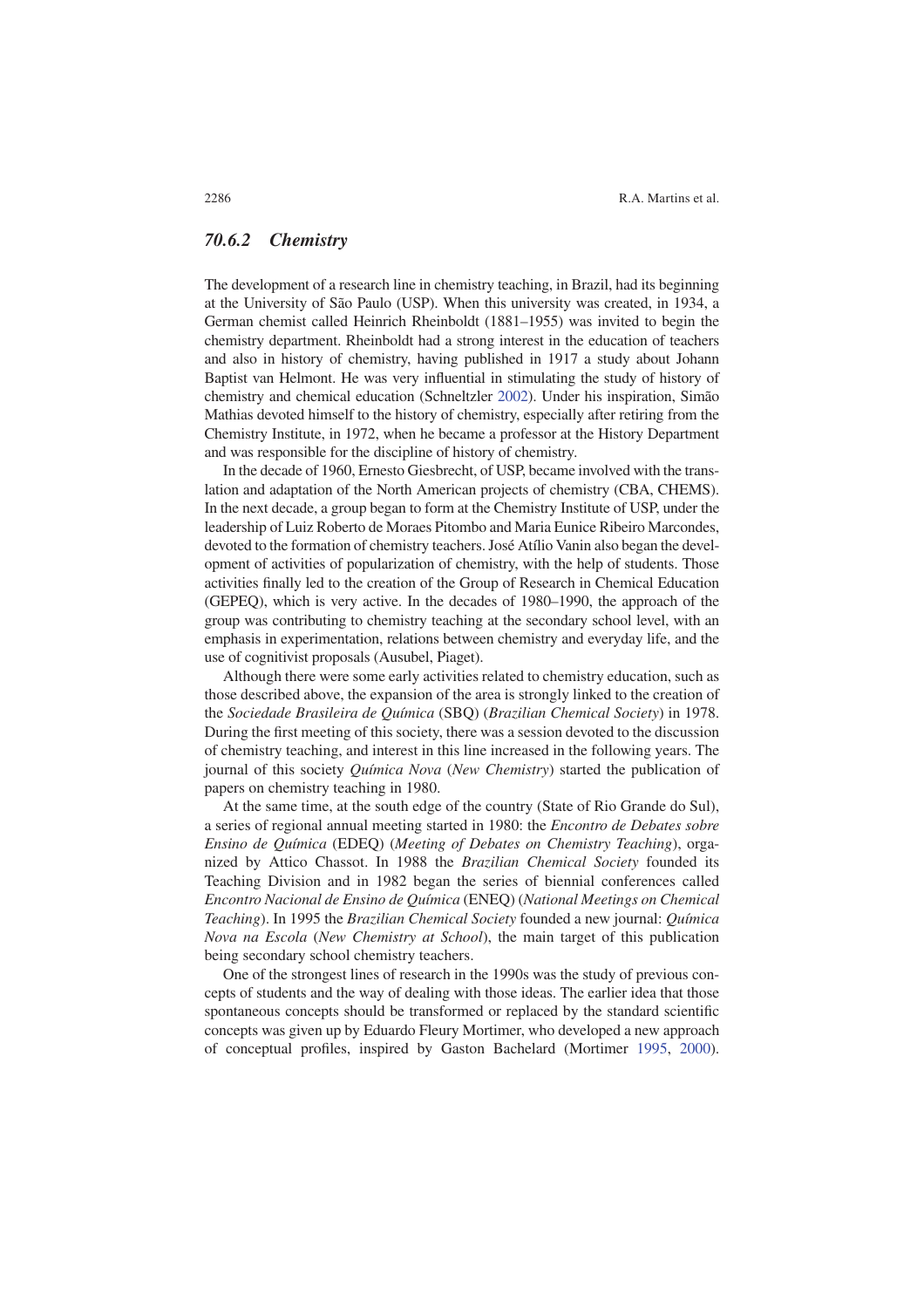The new attitude allows the students to keep their previous concepts, being aware of the difference between the scientific and popular cultures.

 During the decade of 1990 the analysis of the epistemological beliefs of chemistry teachers led to the conclusion that they adopted a naïve empiricism and transmitted this attitude to their students. It became evident that the training of chemistry teachers should include not only the knowledge of chemistry but also its historical and epistemological features, as well as the social, economic and political context of the development of this science (STS approach).

 Contributions from history and philosophy of science are not very common in research on chemistry teaching. Among several different approaches that can be found, we can point out an emphasis in the analysis of epistemological views presented in textbooks and by students and teachers and proposals of strategies to provide a more adequate view on the nature of science using historical studies of chemistry. The science, technology, and society approach is also deemed important, and historical examples (such as the development of dyes) are suggested to introduce this issue. Some of the works also claim the improvement of learning of chemical concepts using a historical approach.

Many works that cannot be classified as "research in chemistry education" should also be mentioned. From the 1990s onwards, several Brazilian chemists have published popular books on history of chemistry (Vanin 1994 ; Chassot 1994 ) and many papers on specific subjects. More recently, Juergen Heinrich Maar is producing a three-volume work on the history of chemistry (two parts have been published: Maar 2008, 2011). The production of papers on specific episodes of the history of chemistry has also provided the Brazilian teachers with some nice works that can be put into use in their educational practice.<sup>13</sup>

# *70.6.3 Biology*

 As noticed above, the BSCS project was introduced in Brazil in the 1960s. Besides many innovations, the project included a historical study of biological concepts. However, this did not lead to any stimulus for the development of studies of history of biology applied to science education in Brazil, at that time.

 Brazilian educational projects related to biology teaching were produced from the decade of 1960 onwards. They attempted to produce textbooks with new content, together with laboratory materials. Until the next decade, the main concern was the production of teaching materials and the teaching training, and there was no concern with educational research in biology. Around 1990 the area begins to produce researches on spontaneous concepts of students and teachers and on the use of history and philosophy of science.

<sup>&</sup>lt;sup>13</sup> Among the articles devoted to the use of history of chemistry on education see, among others, Bagatin et al. (2005), Baldinato and Porto (2008), Chassot (2001), Farias (2001), Flôr (2009), Oki (2000), Paixão and Cachapuz ( 2003), Porto ( 2004), Tolentino and Rocha Filho ( 2000), and Vidal et al. ( 2007).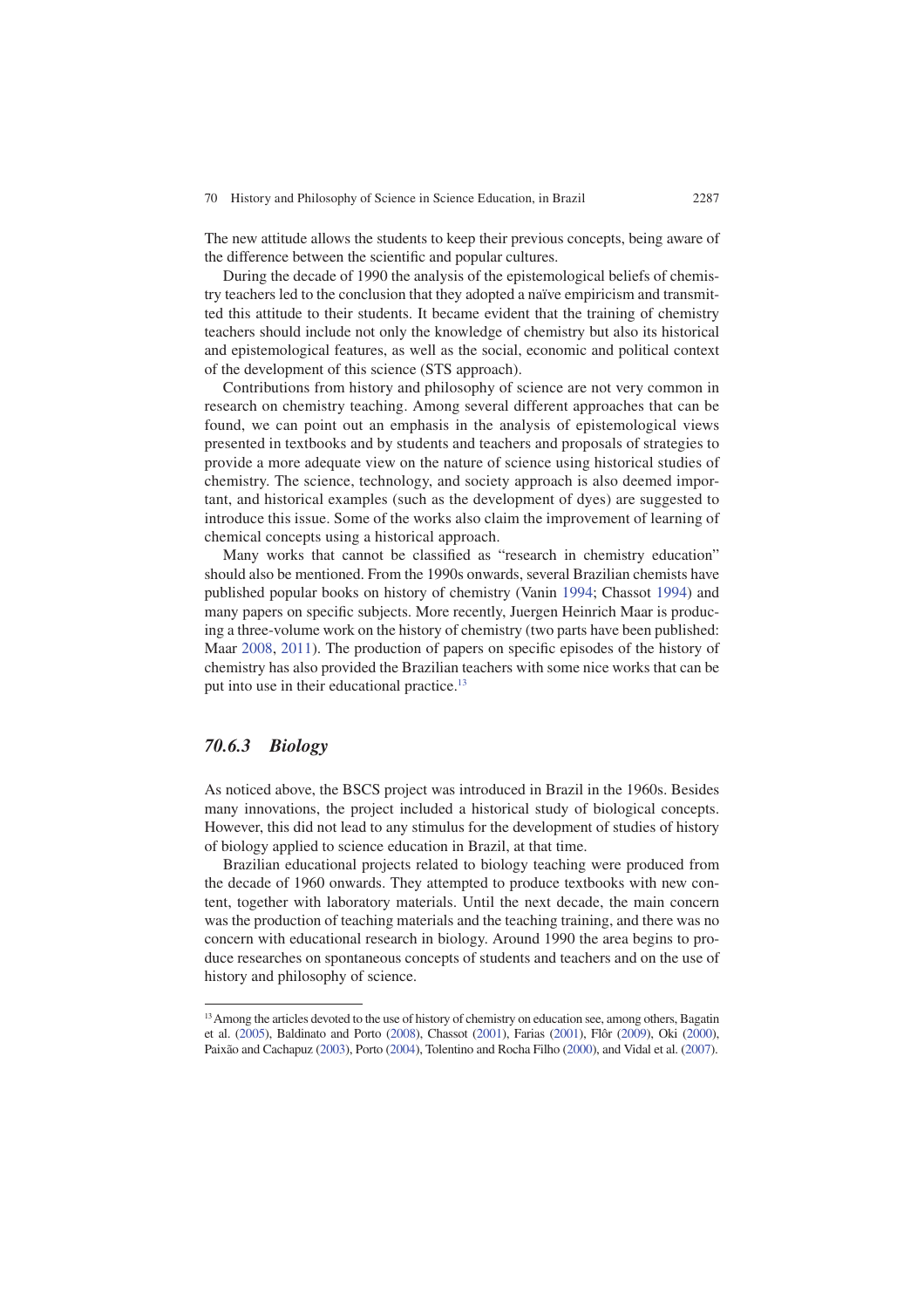In the cases of physics and chemistry, the respective scientific institutes of the University of São Paulo (USP) played a relevant role in the development of the area of science education. The national physical and chemical societies also gave strong support to this area. In the case of biology, the situation was widely different. Research in biology education was strongly developed at the Faculty of Education of USP, especially under the leadership of Myriam Krasilchik – not at the Institute of Biology. <sup>14</sup> Besides that, since a *Brazilian Society of Biology* never existed, there was no association that could support the area. Indeed, there are several biological societies in Brazil, related to genetics, zoology, etc. but none that could assume the improvement of biology teaching as its concern.

 In 1984 the Faculty of Education of USP began a series of conferences, called *Encontro Perspectivas do Ensino de Biologia* ( *Meeting on Perspectives of Biology Teaching* ). Although they did not have a national character, those events attracted researchers from other institutions, starting a process of organization of the area. The creation of the *Sociedade Brasileira para o Ensino de Biologia* (SBEnBio) ( *Brazilian Society for the Teaching of Biology* ) in 1997 led to a decentralization of the events, with regional conferences on biology teaching promoted at other states. The first *National Meeting for the Teaching of Biology*, organized by SBEnBio, occurred only in 2005. The journal of this society, *Revista de Ensino de Biologia* ( *Journal of Biology Teaching* ), started in 2007. In 2008, the *Brazilian Association for Philosophy and History of Science* (ABFHiB) created a Commission for Biology Teaching and produced a series of case studies for application in secondary schools. <sup>15</sup>

 Up to 1996 the number of theses and dissertations on biology teaching was very small. In the last years of the twentieth century, there was a strong increase, parallel to the creation of the *Brazilian Society for the Teaching of Biology* , but not as an effect of this society (Teixeira et al. 2009 ). Around 1990 the area begins to produce researches on spontaneous concepts of students and teachers and on the use of history and philosophy of science.<sup>16</sup> The first works on the STS approach in biology education appeared a few years later.

 Works using this approach usually stress the importance of introducing history of science in biology teaching to present science as a human construct, subject to mistakes, influenced by external factors, producing provisory knowledge. They denounce the inductive view of science, the idea that biology was produced by a few bright minds, and the view that science is the attainment of absolute truth. Those researches also emphasize the need to introduce history and philosophy of science in the teaching training. The STS approach is also recommended, adding the environment dimension. Besides discussion and recommendations, there are several

2288

<sup>&</sup>lt;sup>14</sup> It is worth mentioning that the situation has changed along the last 5 years. Due to the Teacher Education Program of USP, the Institute of Biosciences hired professors on biology teaching and history of biology, and new similar positions for science teaching were created in other science institutes (Universidade de São Paulo 2004).

<sup>&</sup>lt;sup>15</sup> Andrade and Caldeira (2009), Batisteti et al. (2009), Bizzo and El-Hani (2009), Carmo et al. (2009a), Brandão and Ferreira (2009), Martins (2009a), (2009b), and Prestes et al. (2009).

<sup>&</sup>lt;sup>16</sup> Among others: Bastos (1998), Cicillini (1992), Martins (1998), Slongo (1996).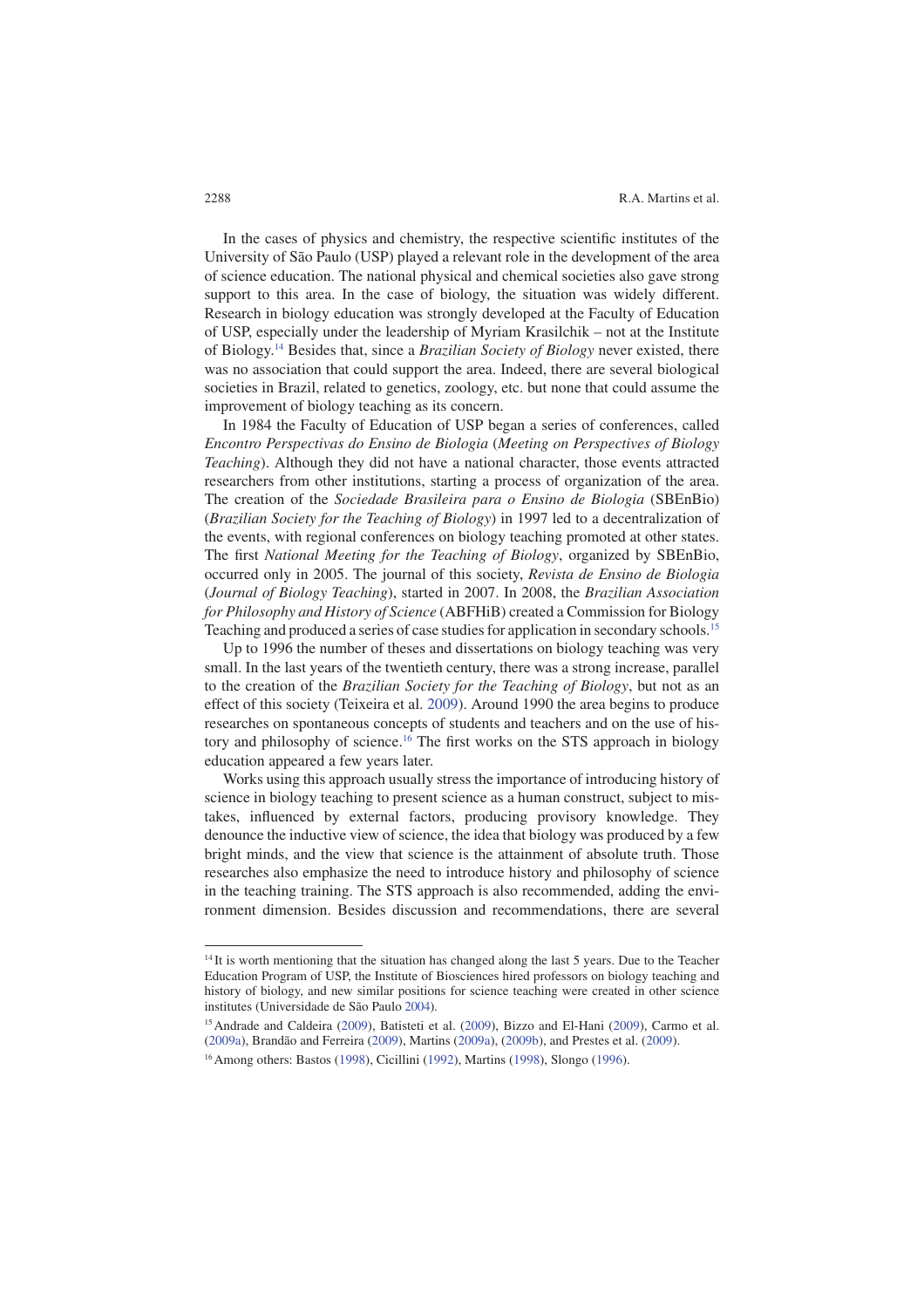works that include the production, application, and analysis of teaching activities using history and philosophy of biology. $17$ 

# **70.7 National Educational Guidelines**

The relevance of history and philosophy of science in science teaching was officially recognized, in Brazil, at the end of the twentieth century. In 1996, the Brazilian Ministry of Education (MEC) began an educational reform. The first official step was the promulgation of the *Leis de Diretrizes e Bases* (*Law of Brazilian Education Guidelines and Bases* ), followed by a *Resolution* of the National Education Council that established the *National Curricular Guidelines for Secondary Education* , in 1998 (Brasil 1996 , 1998 ). This *resolution* describes, in its tenth article, some of the abilities and competencies that the students should acquire in their study of mathematics and natural sciences, including:

 (a) To understand the sciences as human constructs, recognizing that they develop by accumulation, continuity or paradigm rupture, correlating the scientific development to the transformation of society; […] (i) To understand the relation between the development of the natural sciences and the technological development and to associate the different technologies to the problems that they intended to solve; (j) To understand the impact of the technologies associated to the natural sciences in the student's personal life, in the production processes, in the development of knowledge and in social life (Brasil 1998, p. 4–5).

The first of those items is directly related to the nature of science issues, associ-ated to history and philosophy of science, and the other ones, to history of science and technology and science-technology-society issues. That document did not suggest any other roles for history and philosophy of science.

 A group of educators, invited by the Ministry of Education, produced in 1997– 1998 a document explaining how the general guidelines should be applied by teachers: *Parâmetros Curriculares Nacionais para o Ensino Médio* (PCNEM) ( *National Curriculum Parameters for Secondary Education* ) (Brasil 1997 ). This was followed by a more detailed complement, published in 2002: *PCN + Ensino Médio: Orientações Educacionais Complementares aos Parâmetros Curriculares Nacionais* ( *Educational Complementary Guidelines to the National Curriculum Parameters*) (Brasil 2002). The sections of those two official documents concerning mathematics, physics, chemistry, and biology point out, at several places, the relevance of history and philosophy of science to science education.

 The elaboration of the two documents on natural sciences and mathematics was coordinated by Luís Carlos de Menezes. For each discipline, the group provided

<sup>&</sup>lt;sup>17</sup> Among others, see Almeida and Falcão (2005), Batista and Araman (2009), Baptista and El-Hani ( 2009 ), Bastos and Krasilchik ( 2004 ), Caldeira and Araújo ( 2010 ), Carmo et al. ( 2009b ), Carneiro and Gastal (2005), El-Hani and Sepulveda (2010), El-Hani et al. (2004), Goulart (2005), Justina ( 2001), Leite ( 2004), Meglhioratti ( 2004), Pereira and Amador ( 2007), Rosa and Silva ( 2010), Santos (2006), Santos et al. (2012), Scheid et al. (2005), and Slongo and Delizoikov (2003).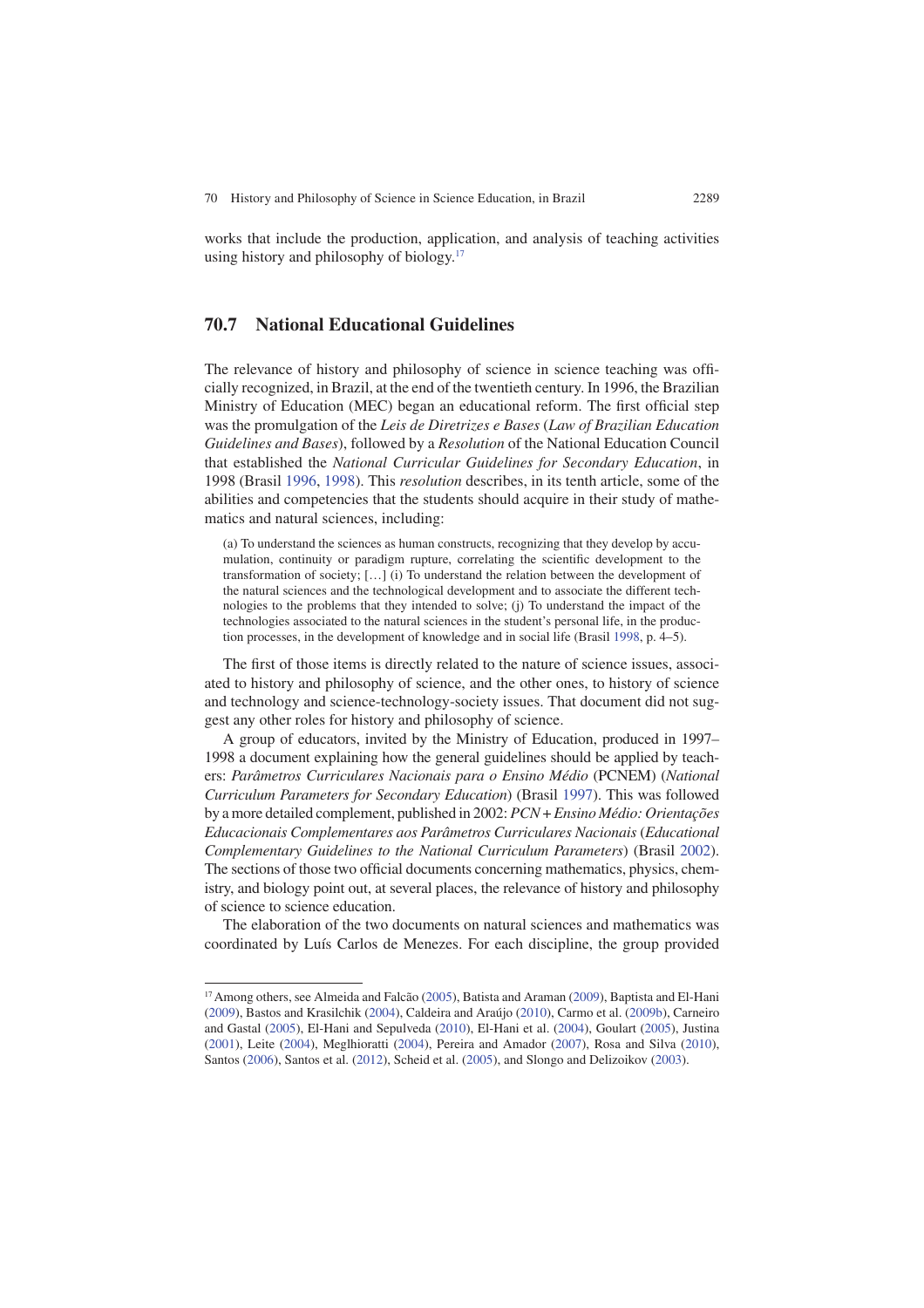specific instances of the use of history and philosophy of science, especially related to the issues of the nature of science and science, technology, and society. The previous official documents understood the contextualization of science education in the sense of the cognitive approaches to education. The group interpreted the contextualization in a much broader sense: "In general terms, contextualization in science education includes competencies related to the insertion of science and its technologies in a historic, social and cultural process and the recognition and discussion of practical and ethical features of science in the contemporaneous world […]" (Brasil 2002 , p. 31). The *Educational Complementary Guidelines* (PCN+) provide a large number of specific instances that can be used by teachers in addressing those issues.

 Besides those features related to history and philosophy of science, there were many other new proposals that cannot be described here. If the guidelines could be put into practice, they would greatly improve science teaching, in Brazil. Unfortunately, more than 10 years after the educational reform and the publication of the abovedescribed documents, one cannot recognize any definite transformation in science education. Secondary school science teachers could hardly understand all the changes that have been recommended. One can attribute this failure to a lack of effective public policies to improve the school system as a whole. One central aspect that is rarely addressed is the fact that teachers had no adequate training for coping with the new proposals that could help them to attain the new aims.

## **70.8 Conclusion**

 Nowadays, the relevance of history and philosophy of science in science education is widely recognized in Brazil. Although the effective classroom practice has not yet incorporated its use, the official educational guidelines are stimulating its development. A large number of books and papers, theses and dissertations, have been produced on this theme. This approach is an important trend in graduate programs and in educational conferences.

Two specific meetings on this subject were held in Brazil, in 2010: the *8th International Conference for the History of Science in Science Education* (ICHSSE) and the *1st Latin American Conference of the International History, Philosophy and Science Teaching Group* (IHPST-LA), with the participation of about 150 researchers (Silva and Prestes 2012). Some specific books on the subject, providing information and suggestion of classroom activities, were published in recent years. There is also an increasing international and regional collaboration.

 The Brazilian contributions in this area are not well known worldwide, because most works are published in Portuguese. Although it is relevant to participate in global conferences and projects and to publish in other languages that can reach a wider public abroad, it is very important to produce works in Portuguese for local use. The vast majority of secondary school teachers cannot understand books and papers in English, and even those who can do it prefer reading works published in our national language.

 There are several types of publications in this area. The academic ones (those presented at conferences or published in scholarly journals and books) describe the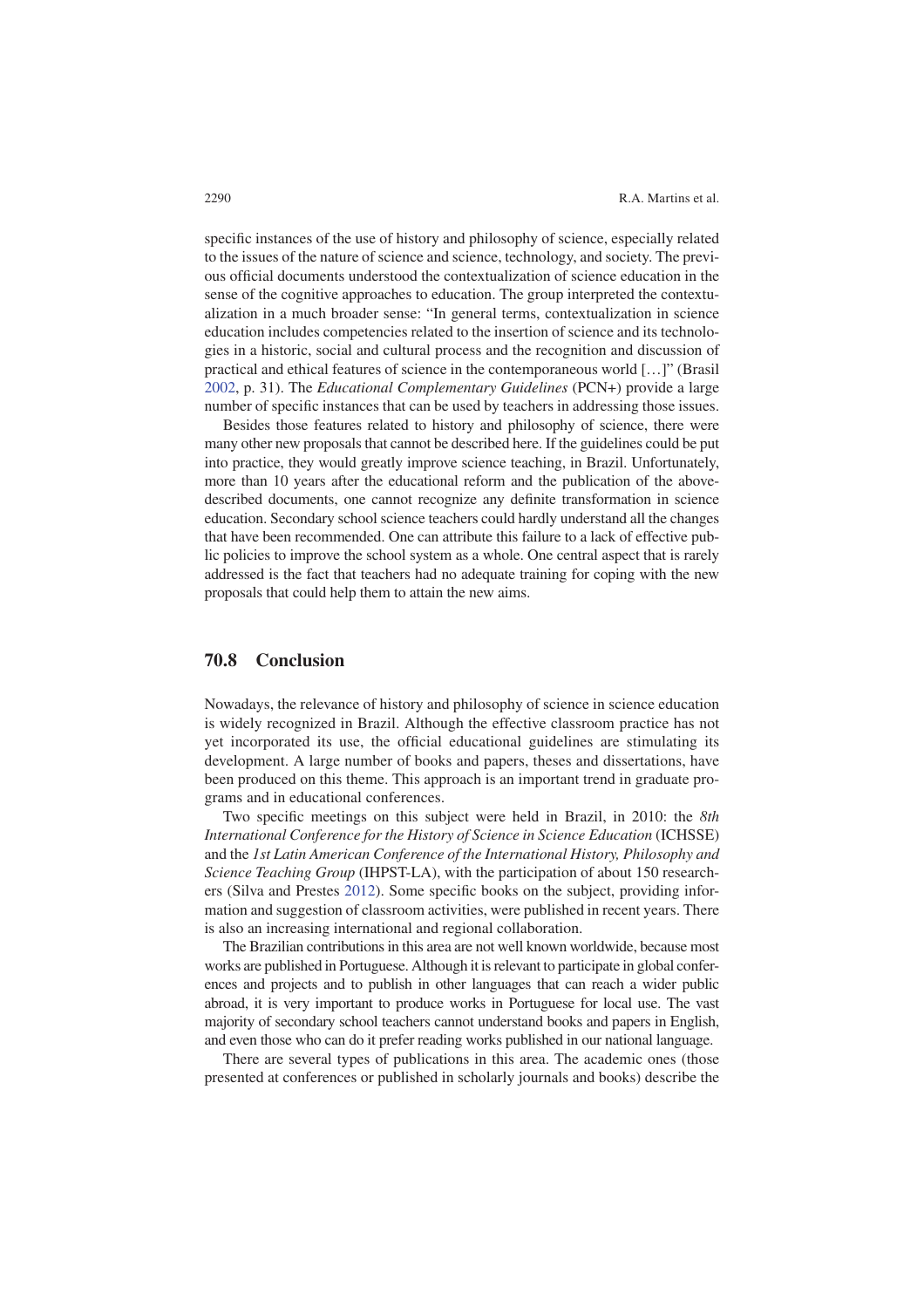several approaches and defend (or criticize) their use; they review researches published abroad and in Brazil; they analyze textbooks; they present surveys of the concepts of students and teachers concerning the nature of science and other subjects related to history and philosophy of science; they provide information about history and philosophy of science that can be used in science teaching; they describe specific developments of syllabi, texts, and other educational materials applying history and philosophy of science in education; they report classroom experiments using history and philosophy of science; and they present proposals of new initiatives in the field, such as teaching learning sequences based in application of history and philosophy of science in science education (Peduzzi et al. 2012 ). Nowadays, the focus of history and philosophy of science in science education is the discussion of the nature of science and science, technology, society and environment issues. The uses of history of science to improve the learning of scientific ideas, to increase the motivation of students, its intrinsic cultural value, and other uses that were proposed in the 1970s and 1980s, are nowadays seldom mentioned.

 The vast majority of authors of the abovementioned academic works are either university professors or graduate students. Most of this production will never reach in-service science teachers, but might be used for preservice teaching training at the university, or in specific courses for in-service teachers.

 On the other hand there are publications targeted at in-service teachers (and also students), such as the journals that have already been described ( *Revista do Professor de Matemática* , *Química Nova na Escola, Física na Escola* ) and books. Those journals have a wide penetration, but their function is mainly informative. It is doubtful that they have contributed to effective changes in science teaching, because they only contain short papers. There are many books on history and philosophy of science published in Portuguese. However, teachers interested in this subject usually read popular, out-of-date books that reproduce the old views on the nature of science.

 There is a shortage of educational materials using history and philosophy of science in the secondary school classroom. As described above, as a rule science textbooks include mistaken information about history and philosophy of science. There have been attempts to produce supplementary texts on history of science for use by students, but their effective utilization has been very limited.

 Much remains to be done in consolidating the effective use of the history and philosophy of science in Brazilian science education. Nevertheless, it is possible to say that there is a solid ground, in research and graduate courses; there is clear official interest in the use of history and philosophy of science in education; there is a growing awareness and interest in this subject by teachers; there is a pressure by the Ministry of Education upon publishing houses in order to improve the quality of history views on nature of science in textbooks; in a nutshell, there are nice conditions to take off and fly. Of course, government support is essential and is sometimes unavailable; but many initiatives that depend only on researchers can start a snowball effect and produce important results.

 It is necessary to consider the complexity of the education system in order to create a successful implementation of history and philosophy of science at schools. There is a gap between research and practice to connect curricular innovation with teaching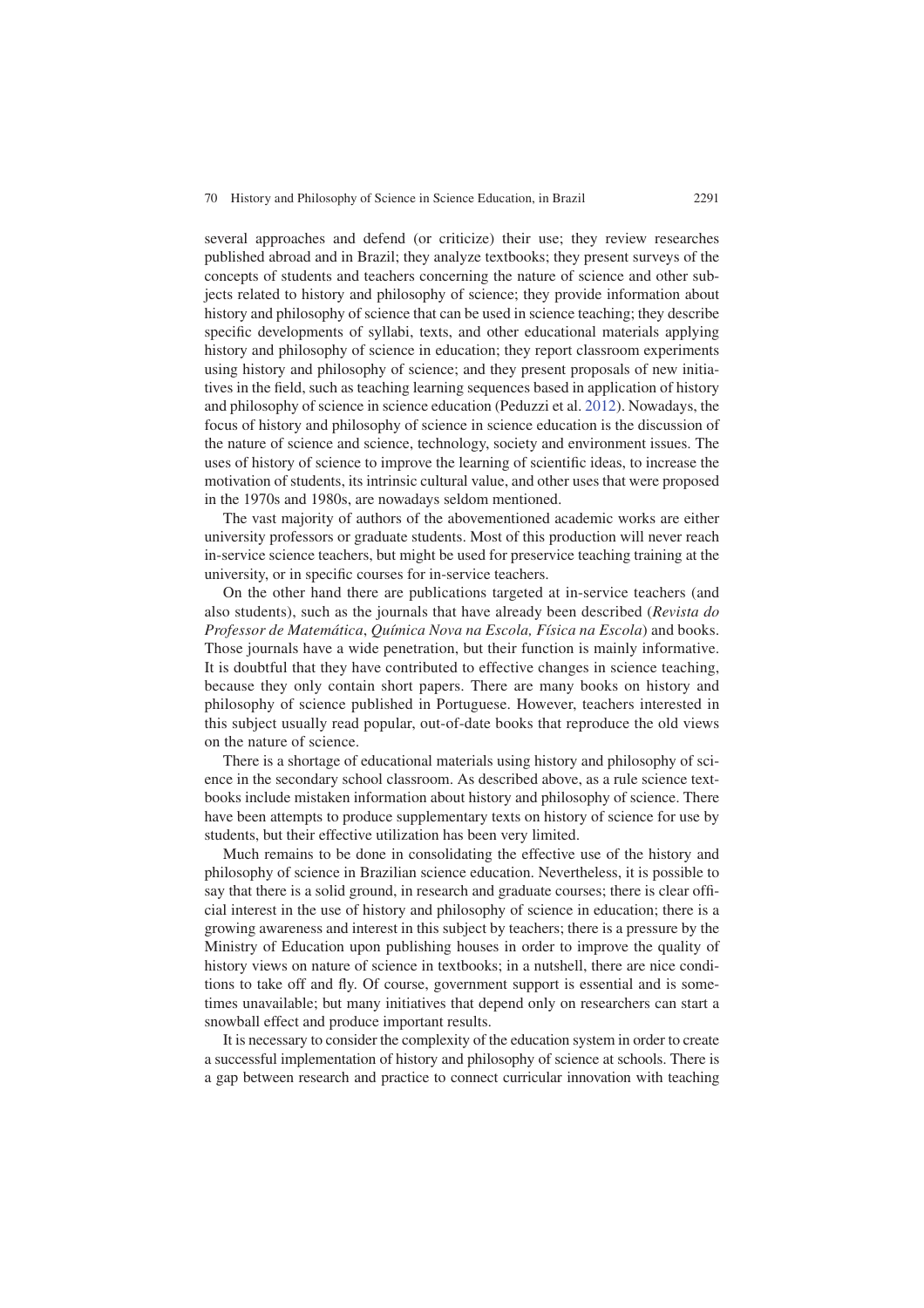practice; it is not restricted only to history and philosophy of science (see, among others, Pekarek et al. 1996 ; Pena and Ribeiro Filho 2008 ; Höttecke and Silva 2011 ). Thus, working collaboratively with in-service teachers is essential. In order to foster the use of history and philosophy of science in science education, it is important to take the teachers' perspective into account; otherwise curricular innovations will be hard to implement.

 The introduction of disciplines in teachers training courses that combine scientific content and historical and philosophical issues with didactical aspects is highly desirable. It can allow future teachers to develop some of the needed skills to implement this approach in practice and to develop an awareness of the real worth of the use of history and philosophy of science in their teaching (Höttecke and Silva 2011 ).

 It is also important to establish stronger cooperation between scholars in this field: one swallow does not make a summer. Collaboration may occur at several different levels. The creation of a national society for history and philosophy of science in science education, together with a specific journal and periodic meetings, might enhance the visibility of the area and provide a better forum for debate of researches and for the planning of national strategies. This does not mean that researchers working in this area should keep apart from other societies, of course. The creation of national databases for dissertation, theses, electronic versions of books, conference proceedings, and papers would be a nice instrument both for the improvement of research and for the dissemination of works. A teamwork including many groups and institutions could propose and lead ambitious projects – both research projects and educational ones. In a lower scale, a researcher producing new educational materials should ask the help of other researchers, from different institutions, to test and comment on his/her work; a researcher doing a survey of concepts on the nature of science at one institution should ask the cooperation of colleagues from other institutions to do a similar survey at other places, to compare their results. Researchers should think great: could my current work improve if I asked other people to collaborate?

 Another front to be developed is a combination of research and application. We mean *real* application, such as posting on the Internet educational materials, together with suggestions for their use and additional materials (such as a video uploaded to *YouTube*). Of course, quality should always be a concern – both in research and application. A careful transposition can produce high-quality popularization and educational materials. The combination of those last two attitudes – trying to cooperate and to be useful in a broader sense – could greatly improve the situation in the area.

### **References**

- Alfonso-Goldfarb, A. M. (1999). *Livro do Tesouro de Alexandre: um estudo de hermética árabe na ofi cina de história da ciência* . Petrópolis: Vozes.
- Almeida, A. V., & Falcão, J. T. R. (2005). A estrutura histórico-conceitual dos programas de pesquisa de Darwin e Lamarck e sua transposição para o ambiente escolar. *Ciência & Educação* , 11(1),17–32.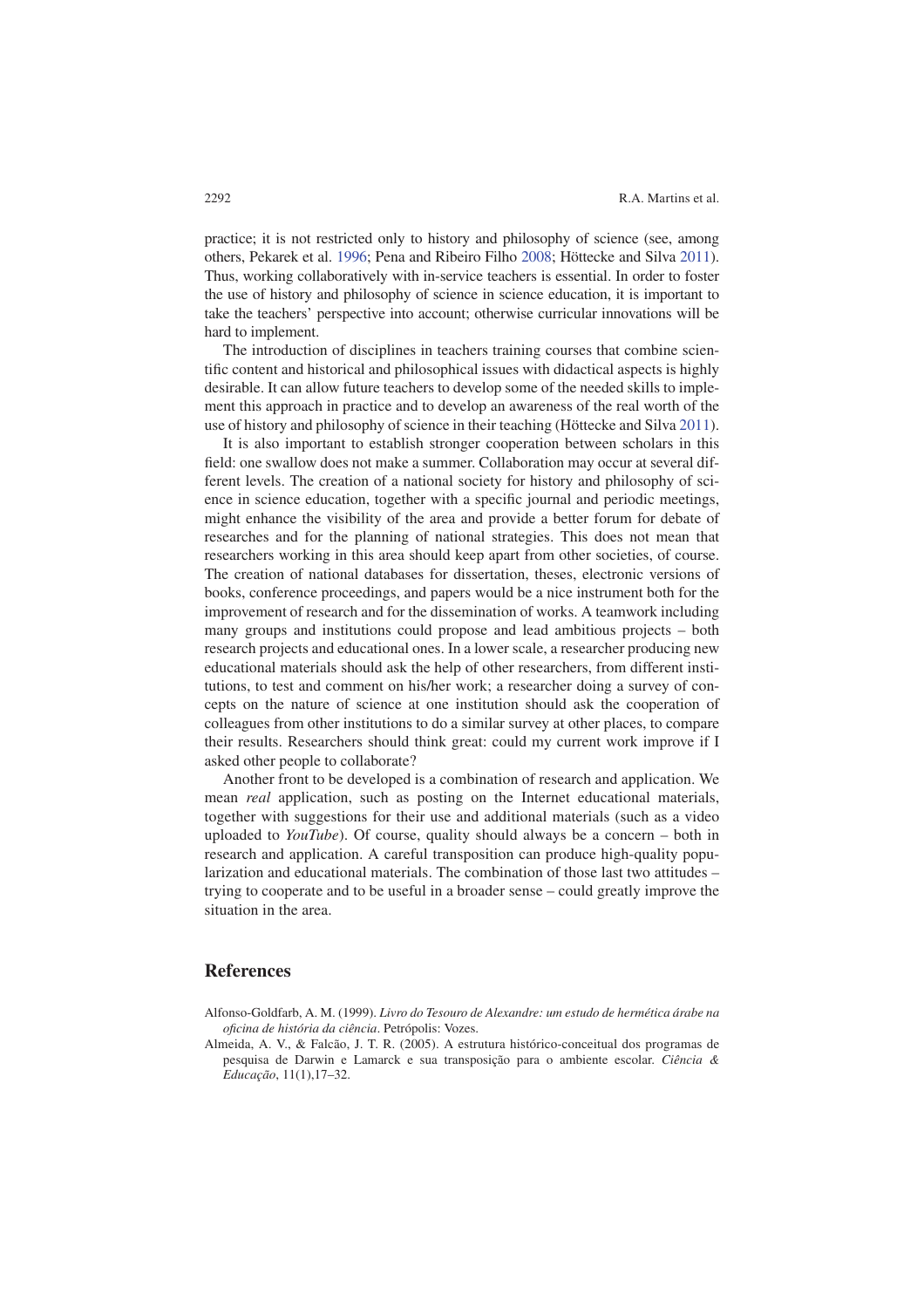- Andrade, M. A. B. S., & Caldeira, A. M. A. (2009). O modelo de DNA e a biologia molecular: inserção histórica para o ensino de biologia. *Filosofia e História da Biologia*, 4, 101–137.
- Angotti, J. A. (1982). *Solução alternativa para a formação de professores de ciências: um projeto educacional desenvolvido na Guiné-Bissau* . São Paulo. Dissertação (Mestrado em Ensino de Ciências) – Universidade de São Paulo.
- Assis, A. K. T. (2008). *Arquimedes, o centro de gravidade e a lei da alavanca* . Montreal: Apeiron.
- Azevedo, D. N., & Costa Neto, P. L. (2010). A história da publicação das obras de Marx e Engels no Brasil de 1930 a 1964. Monografias, Universidade Tuiuti do Paraná, 95-143.
- Bagatin, O., Simplicio, F. I., Santin, S. M. O., & Santin Filho, O. (2005). Rotação da luz polarizada por moléculas quirais: uma abordagem histórica com proposta de trabalho em sala de aula. *Química Nova na Escola* , 21, 34–38.
- Baldinato, J. O., & Porto, P. A. (2008). Michael Faraday e *A História Química de uma vela* : estudo de caso sobre a didática da ciência. *Química Nova na Escola* , 30, 16–23.
- Baptista, G. C. S., & El-Hani, C. N. (2009). The contribution of ethnobiology to the construction of a dialogue between ways of knowing: a case study in a Brazilian public high school. *Science & Education* , 18, 503–520.
- Barros, S. S. (2002). Reflexões sobre 30 anos da pesquisa em ensino de física. *Atas VIII EPEF*. *Proceedings VIII Meeting on Research in Physics Teaching.* CD ROM. São Paulo: Sociedade Brasileira de Física.
- Bassalo, J. M. F. (1992). A importância do estudo da história da ciência. *Revista da SBHC* , 8, 57–66.
- Bastos, F. (1998). *História da ciência e ensino de biologia***.** São Paulo. Tese (Doutorado em Educação) – Faculdade de Educação, Universidade de São Paulo.
- Bastos, F., & Krasilchik, M. (2004). Pesquisas sobre a febre amarela (1881–1903): uma reflexão visando contribuir para o ensino de ciências. *Ciência & Educação* , 10(3), 417–442.
- Batista, I. L. (2004) O ensino de teorias físicas mediante uma estrutura histórico-filosófica. *Ciência & Educação* , 10(3), 461–476.
- Batista, I. L., & Araman, E. M. O. (2009). Uma abordagem histórico-pedagógica para o ensino de ciências nas séries iniciais do ensino fundamental. *Revista Electrónica de Enseñanza de las Ciencias* , 8(2), 466–489.
- Batisteti, C. B., Araújo, E. S. N., & Caluzi, J. J. (2009). As estruturas celulares: o estudo histórico do núcleo e sua contribuição para o ensino de biologia. *Filosofia e História da Biologia*, 4, 17-42.
- Beltran, E. (1984). La historia de la ciencia en América Latina. *Quipu*, 1(1), 7–23.
- Bizzo, N. (2004). Educational systems: case studies and educational indices: Central America. In Natalia Pavlovna Tarasova (Ed.). *Encyclopedia of Life Support Systems* . Oxford: EOLSS Publishers.
- Bizzo, N. (1991). *Ensino de evolução e história do darwinismo* . São Paulo. Tese (Doutorado em Educação) – Faculdade de Educação, Universidade de São Paulo.
- Bizzo, N., & El-Hani, C. (2009). O arranjo curricular do ensino de evolução e as relações entre os trabalhos de Charles Darwin e Gregor Mendel. *Filosofia e História da Biologia*, 4, 235-257.
- Braga, M., Guerra, A. & Reis, J. C. (2012). The role of historical-philosophical controversies in teaching sciences: The debate between Biot and Ampère. *Science & Education* , 21(6), 921–934.
- Brandão, G. O., & Ferreira, L. B. M. (2009). O ensino de genética no nível médio: a importância da contextualização histórica dos experimentos de Mendel para o raciocínio sobre os mecanismos da hereditariedade. *Filosofia e História da Biologia*, 4, 43-63.
- Brasil. Conselho Nacional de Educação. (1998). Resolução CEB No 3, de 26 de junho de 1998. Institui as Diretrizes Curriculares Nacionais para o Ensino Médio.
- Brasil. Ministério da Educação. (1996). Lei No 9.394, de 20 de dezembro de 1996. *Diário Oficial da União* , Brasília, v. 134, n. 248, p. 27.833–27.841, 23 dez. 1996, Seção I. Estabelece as diretrizes e bases da educação nacional.
- Brasil. Ministério da Educação. Secretaria de Educação Fundamental. (1997). *Parâmetros Curriculares Nacionais para o Ensino Médio: introdução* . Brasília: MEC/SEF.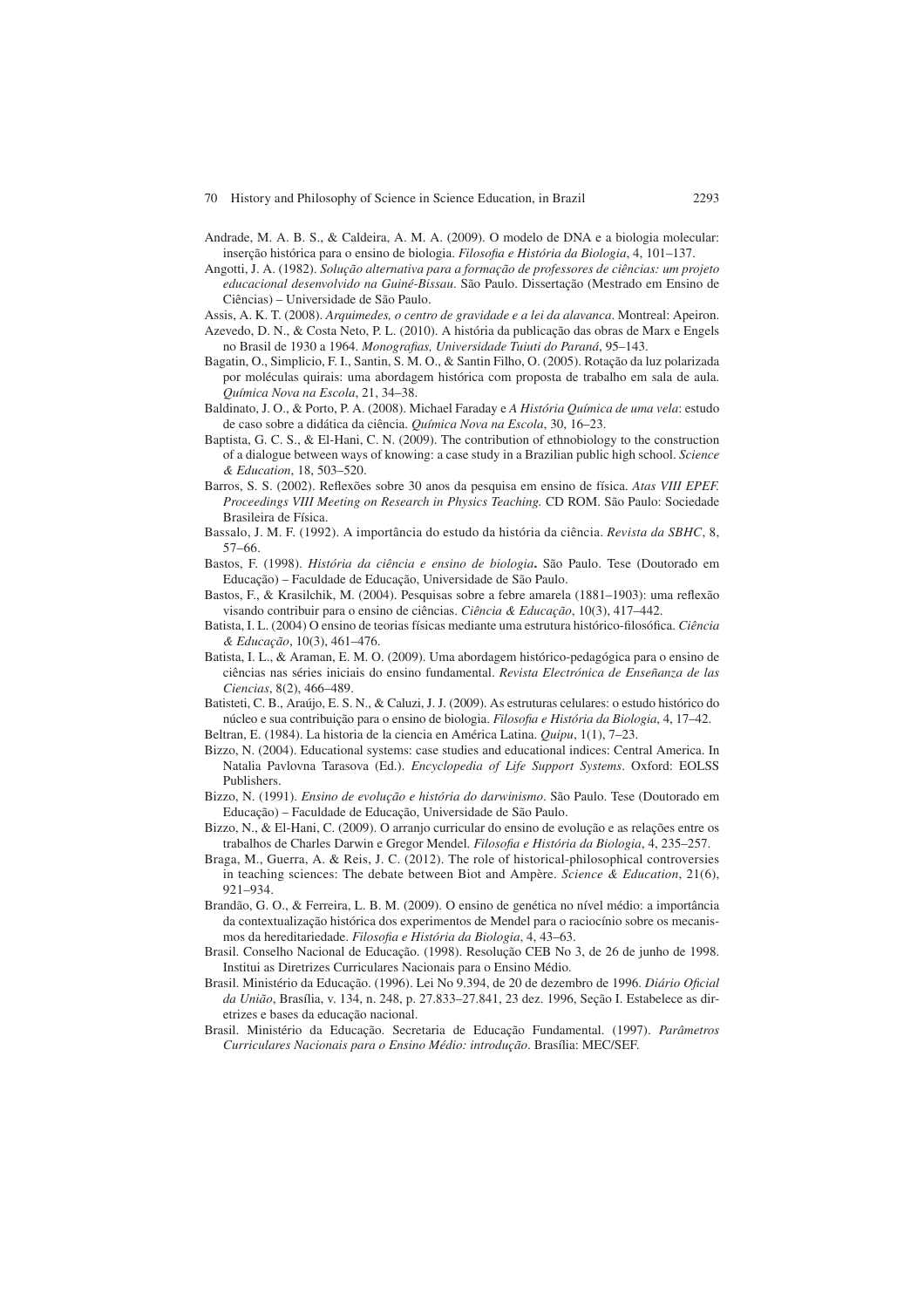- Brasil. Ministério da Educação. (2002). *PCN+ Ensino Médio: orientações educacionais complementares aos parâmetros curriculares nacionais. Ciências da natureza, Matemática e suas tecnologias* . Brasília: MEC.
- Caldeira, A. M. A., & Araújo, E. S. N. N. (2010). *Introdução à didática da biologia* . São Paulo: Escrituras.
- CAPES (2010). *Relatório de avaliação 2007–2009* . http://trienal.capes.gov.br/wp-content/ uploads/2011/01/ENSINO-DE-CM-RELAT%C3%93RIO-DE-AVALIA%C3%87%C3%83O-FINAL- jan11.pdf Acessed 21 November 2012.
- Caponi, G. (2010). *Buffon: breve introducción al pensamiento de Buffon* . México, DF: Universidad Autónoma Metropolitana.
- Caponi, G. (2011). *La segunda agenda darwiniana: contribución preliminar a la historia del programa adaptacionista*. Mexico, DF: Centro de Estudios Filosóficos, Políticos y Sociales Vicente Lombardo Toledano.
- Carmo, R. S., Nunes-Neto, N. F., & El-Hani, C. N. (2009). Gaia theory in Brazilian high school biology textbooks. *Science & Education*, 18, 469-501.
- Carmo, V. A., Bizzo, N. & Martins, L. A.-C. P. (2009). Alfred Russel Wallace e o princípio de seleção natural. *Filosofia e História da Biologia*, 4, 209-233.
- Carneiro, M. H. S., & Gastal, M. L. (2005). História e filosofia das ciências no ensino de biologia. *Ciência & Educação* , 11(1), 33–39.
- Carvalho, A. M. P., & Vannucchi, A. I. (2000). History, philosophy and science teaching: some answers to "how?". *Science & Education* , 9(5), 427–448.
- Castro, R., & Carvalho, A. M. P. (1995). The historic approach in teaching: Analysis of an experience. *Science & Education,* 4(1), 65–68.
- Chagas, A. P. (2001). 100 anos de Nobel: Jacobus Henricus van't Hoff. *Química Nova na Escola* , 14, 25–27.
- Chassot, A. (1994). *A ciência através dos tempos* . São Paulo: Moderna.
- Chassot, A. (2001). Outro marco zero para uma história da ciência latino-americana. *Química Nova na Escola* , 13, 34–37.
- Chateaubriand Filho, O. (1971). *Ontic commitment, ontological reduction and ontology* . Berkeley. Tese (Doutorado em Filosofia) - University of California.
- Cicillini, G. A. (1992). A história da ciência e o ensino de biologia *. Ensino em Re-Vista* , 1(1), 7–17.
- Cupani, A. O. (1974). *Exámen de la razón dialéctica*. Córdoba. Tese (Doutorado em Filosofia) Universidad Nacional de Córdoba.
- D'Ambrosio, U. (1996). *Educação matematica: da teoria á prática* . Campinas: Papirus.
- D'Ambrosio, U. (2008). *Uma história concisa da matemática no Brasil* . Petrópolis: Vozes.
- Delizoikov Neto, D. (1982). *Concepção problematizadora para o ensino de ciências na educação formal: relato e análise de uma prática educacional na Guiné-Bissau* . São Paulo. Dissertação (Mestrado em Ensino de Ciências) – Universidade de São Paulo.
- Delizoikov Neto, D., Zanetic, J., Angotti, J. A. P., Menezes, L. C., & Takeya, M. (1980). Uma experiência em ensino de ciências na Guiné-Bissau. *Revista Brasileira de Ensino de Física* , 2, 4, 57–72.
- Dias, P. M. C. (1994). A path from Watt's engine to the principle of heat transfer. In: D. Prawitz & D. Westerstahl (Ed.). *Logic and Philosophy of Science in Uppsala.* (pp. 425–438). Dordrecht: Kluwer Academic Publishers.
- Dias, P. M. C. (1999). Euler's 'harmony' between the principles of '"rest" and "least action". *Archive for History of Exact Science* , 54, 67–88.
- El-Hani, C., Tavares, E. J. M., & Rocha, P. L. B. (2004). Concepções epistemológicas de estudantes de biologia e sua transformação por uma proposta explícita de ensino sobre história e filosofia das ciências. *Investigações em Ensino de Ciências*, 9(3), 265-313.
- El-Hani, C. N., & Sepulveda, C. (2010). The relationship between science and religion in the education of protestant biology pre-service teachers in a Brazilian University. *Cultural Studies of Science Education* , 5, 103–125.
- Farias, R. F. (2001). As mulheres e o prêmio Nobel de Química. *Química Nova na Escola* , 14, 28–30.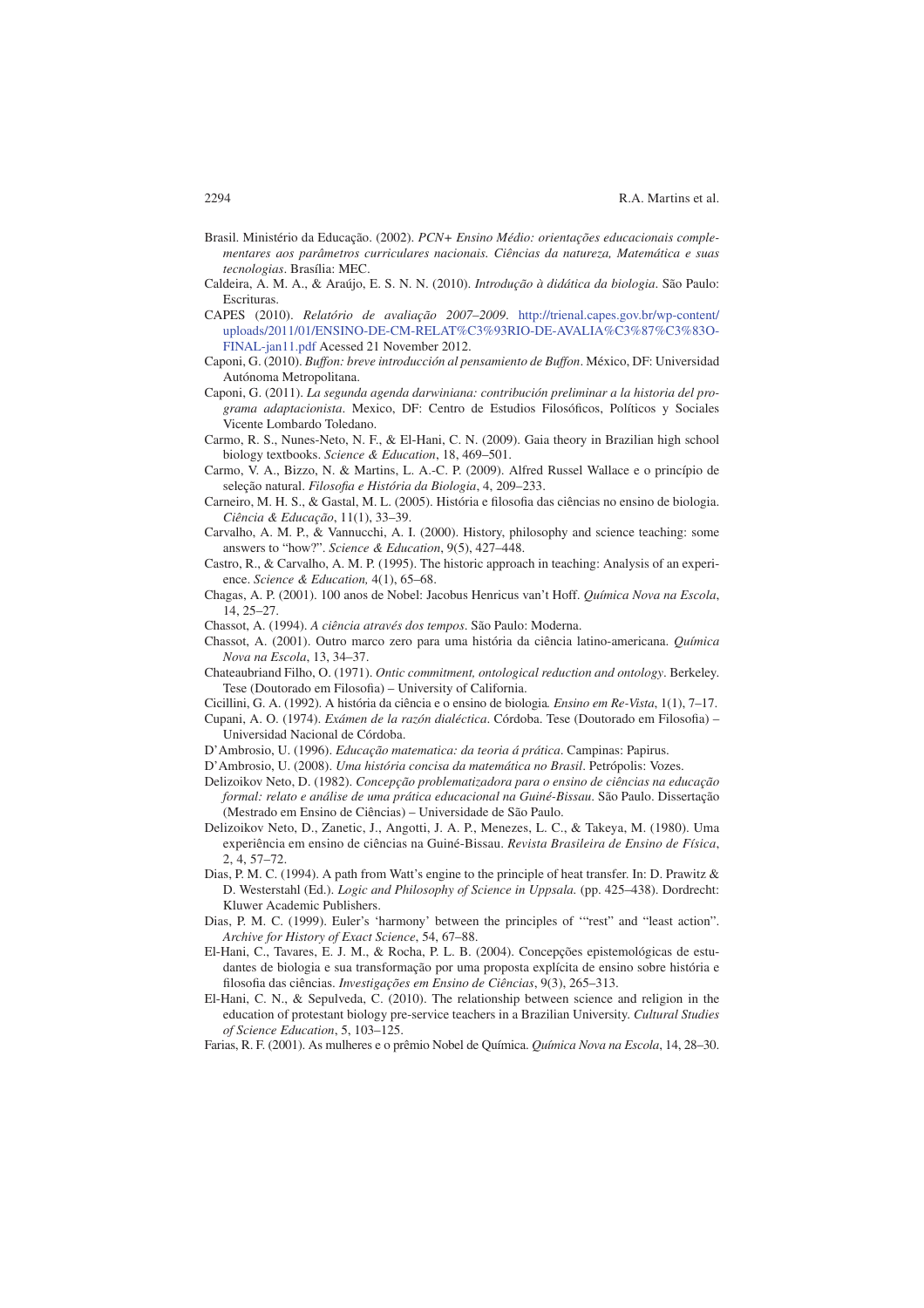- Ferri, M. G., & Motoyama, C. (Eds.) (1979–1981). *História das ciências no Brasil* . São Paulo: E.P.U./Edusp, 3 vols.
- Filgueiras, C. A. L. (1994). Orígenes de la química Luso-Brasileña: realizaciones, vicisitudes y equívocos. In P. A. Pastrana (Ed.). *La química en Europa y América (siglos XVIII y XIX)* (pp. 201–210). México: Universidad Autónoma Metropolitana.
- Filgueiras, C. A. L. (2002). *Lavoisier e o estabelecimento da Química Moderna* . São Paulo: Odysseus.
- Flôr, C. C. (2009). A história da síntese de elementos transurânicos e extensão da tabela periódica numa perspectiva Fleckiana. *Química Nova na Escola* , 31(4), 246–250.
- Flores, D. T., Silva, L. G., & Will, R. (2009). *O Projeto FAI Física Auto-Instrutivo* . http://www. fsc.ufsc.br/~arden/fai.doc. Accessed 25 November 2011.
- Forato, T. C. de M., Martins, R. de A., & Pietrocola, M. (2012). History and nature of science in high school: Building up parameters to guide educational materials and strategies. *Science & Education* , 21(5), 657–682.
- Franco, C., & Colinvauz-de-Dominguez, D. (1992). Genetic epistemology, history of science and science education. *Science & Education*, 1, 255–271.
- Freire Jr., O. (1995). *A emergência da totalidade: David Bohm e a controvérsia dos quanta. São*  Paulo. Tese (Doutorado em História Social) – Faculdade de Filosofia Ciências e Letras, Universidade de São Paulo.
- Freire Jr., O., & Tenório, R. M. (2001). A graduate programme in history, philosophy and science teaching in Brazil. *Science & Education* , 10(6), 601–608.
- Freire Jr., O. (2002). A relevância da filosofia e da história das ciências para a formação dos professores de ciências [The relevance of philosophy and history of science to science teachers training]. Pp. 13–30, in: Silva Filho, Waldomiro José da (org.). Epistemologia e ensino de ciências. Salvador: Arcadia.
- Freire, P. (1970). *Pedagogia do oprimido* . Rio de Janeiro: Paz e Terra.
- Gama, H. U., & Hamburger, E. W. (1987). *O "Grupo de Ensino" do IFUSP. Histórico e atividades.* São Paulo: Instituto de Física da Universidade de São Paulo. http://repositorio.if.usp.br/ xmlui/bitstream/handle/1396/358/pd623.pdf?sequence=1. Accessed 20 November 2012.
- Gilbert, J. K., & Zylbersztajn, A. (1985). A conceptual framework for science education: the case study of force and movement. *European Journal of Science Education* , 7(3), 107–120.
- Goldfarb, J. L. (1994). Mário Schenberg e a história da ciência. *Revista da SBHC* , 12, 65–72.
- Gomes, F. A. M. (1978). *História do desenvolvimento da indústria siderúrgica no Brasil* . 6 vols. Belo Horizonte, CETEC.
- Goulart, S. M. (2005). *História da ciência: elo da dimensão transdisciplinar no processo de formação de professores de ciências* . In J. C. Libaneo & A. Santos (Eds.). Campinas: Alínea.
- Granger, G. G. (1955). *Lógica e filosofia das ciências*. São Paulo: Melhoramentos.
- Greca, I. M., & Freire Jr., O. (2003). Does an emphasis on the concept of quantum states enhance students' understanding of quantum mechanics? *Science & Education* , 12(5–6), 541–557.
- Hegenberg, L. (1968). *Mudança de linguagens formalizadas* . São Paulo. Tese (Doutorado em Filosofia) – Universidade de São Paulo.
- Höttecke, D., & Silva, C. C. (2011). Why implementing history and philosophy in school science education is a challenge. An analysis of obstacles. *Science & Education*, 20, 293-316.
- Hopos. (2000). Report on HOPOS-related resources in Brazil. *Newsletter of the History of Philosophy of Science (HOPOS) Working Group* , 6(1), 7–16, 2000.
- Justina, L. D. (2001). *Ensino de genética e história de conceitos relativos a hereditariedade* . Florianópolis. Dissertação (Mestrado) – CED, Universidade Federal de Santa Catarina.
- Krasilchik, M. (1990). The scientists: an experiment in science teaching. *International Journal of Science Education*, 12(3), 382-287.
- Krasilchik, M. (1992). Caminhos do ensino de ciências no Brasil. *Em Aberto* , 11(55), 3–8.
- Krause, D., & Videira, A. (Eds.). (2011). *Brazilian studies in philosophy and history of science: an account of recent works* . Dordrecht, Springer.
- La Penha, G. M. S. M. (1982). *Sobre as histórias da história da mecânica do século XVII* . [Rio de Janeiro]: LCC/CNPq/IM-UFRJ.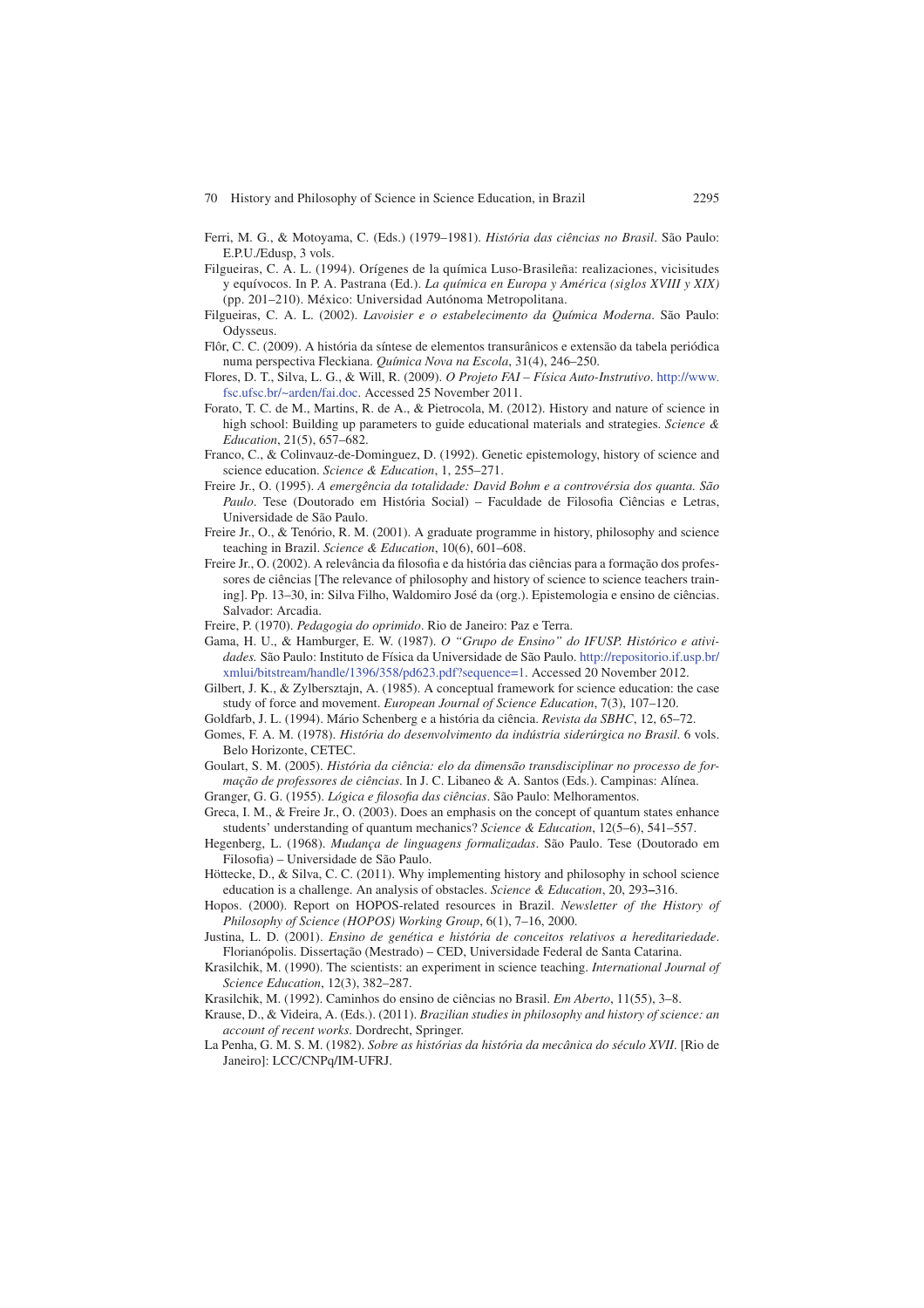- La Penha, G. M. S. M., Bruni, S. A., Papavero, N., & Rodrigues, A. M.E. G. O. (1986). *O Museu Paraense Emilio Goeldi* . [São Paulo]: Banco Safra.
- Landim Filho, R. F. (1974). *Completude et decidabilité de quelques systèmes de logique du temps* . Louvain. Tese (Doutorado em Filosofia) – Université Catholic de Louvain.
- Lefebvre, J.-P. (1990). Les professeurs françaix des missions universitaires au Brésil (1934–1944). *Cahiers du Brésil Contemporain* , 12.
- Leite, R. C. M. (2004). A produção coletiva do conhecimento científico: um exemplo no ensino de *genética***.** Florianópolis. Tese (Doutorado) – CED, Universidade Federal de Santa Catarina.
- Lucie, P. (1978). *Gênese do método científico*. Rio de Janeiro: Campus.
- Lucie, P. (1969). *Física com Martins e eu*. Rio de Janeiro: Raval Artes Gráficas.
- Maar, J. H. (2008). *História da Química* . Parte 1: dos Primórdios a Lavoisier. Rio de Janeiro: Conceito Editorial.
- Maar, J. H. (2011). *História da Química* . Parte 2: de Lavoisier à Tabela Periódica. Florianópolis: Papa-Livro.
- Mariconda, P. R. (2003). Lógica, experiência e autoridade na carta de 15 de setembro de 1640 de Galileu a Licete. *Scientiae Studia* , 1(1), 63–73.
- Mathias, S. (1975). *Cem anos de Química no Brasil* . São Paulo, [s.n.].
- Martins, L. A.-C. P. (1998). A história da ciência e o ensino da biologia. *Ciência & Ensino* , 5, 18–21.
- Martins, L. A.-C. P. (2005). História da ciência: objetos, métodos e problemas. *Ciência & Educação* , 11(2), 305–317.
- Martins, L. A.-C. P. (2007). *A teoria da progressão dos animais, de Lamarck* . Rio de Janeiro: Booklink/FAPESP.
- Martins, L. A.-C. P. (2009). Pasteur e a geração espontânea: uma história equivocada. *Filosofia e História da Biologia* , 4, 65–100.
- Martins, R. A. (1990). Sobre o papel da história da ciência no ensino. *Boletim da Sociedade Brasileira de História da Ciência* , 9, 3–5.
- Martins, R. A. (1996). Sources for the study of science, medicine and technology in Portugal and Brazil. *Nuncius – Annali di Storia della Scienza* , 11(2), 655–667.
- Martins, R. A. (1997). Becquerel and the choice of uranium compounds. *Archive for History of Exact Sciences* , 51(1), 67–81.
- Martins, R. A. (2009). Os estudos de Joseph Priestley sobre os diversos tipos de "ares" e os seres vivos. *Filosofia e História da Biologia*, 4, 167-208.
- Martins, R. A., & Silva, C. C. (2001). Newton and colour: the complex interplay of theory and experiment. *Science & Education,* 10(3), 287–305.
- Meglhioratti, F. A. (2004). *História da construção do conceito de evolução biológica: possibilidades de uma percepção dinâmica da Ciência pelos professores de Biologia* . Bauru. Dissertação (Mestrado em Educação para a Ciência) – Universidade Estadual Paulista.
- Monteiro, J. P. G. (1967). *Ensaios Políticos de David Hume* . São Paulo. Dissertação (Mestrado em Filosofia) – Universidade de São Paulo.
- Moreira, M. A. (2004). Pós-graduação e pesquisa em ensino de ciências no Brasil. *Atas IV ENPEC. Proceedings IV National Meeting of Research in Science Education. CD ROM. Bauru:* ABRAPEC.
- Mortimer, E. F. (1995). Conceptual change or conceptual profile change. *Science & Education*, 4(3), 267–285.
- Mortimer, E. F. (2000). *Linguagem e formação de conceitos no ensino de ciências* . Belo Horizonte: Editora UFMG.
- Motoyama, S. (1988). História da ciência no Brasil: apontamentos para uma análise crítica. *Quipu* , 5(2), 167–189.
- Moura, B. A. (2012) *Formação crítico-transformadora de professores de física: uma proposta a partir da história da ciência.* Doctorate Thesis. São Paulo: Instituto de Física – Universidade de São Paulo.
- Nachbin, L. (1996). *Ciência e sociedade* . Curitiba, UFPr.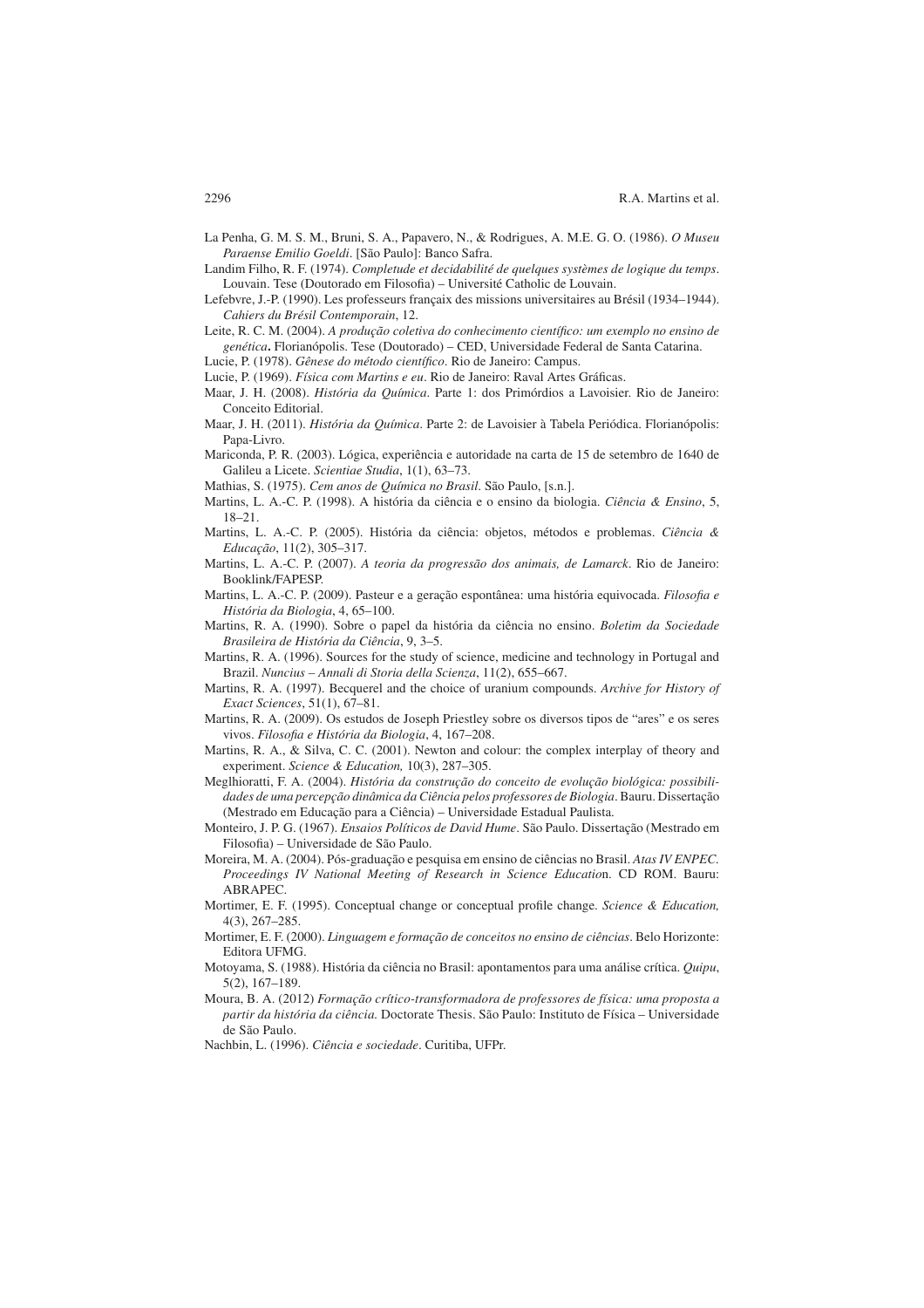Nardi, R. (2005). *A área de ensino de ciências no Brasil: Fatores que determinaram sua constituição e suas características, segundo pesquisadores brasileiros* . Postdoctoral thesis, Bauru: Department of Education, Unesp.

Nascimento, C. A. R. (1995). *De Tomás de Aquino a Galileu* . Campinas: IFCH-UNICAMP.

Nobre, S. (2001). *Elementos historiográficos da matemática presentes em Enciclopédias Universais* . Rio Claro: Unesp.

Oki, M. C. M. (2000). A eletricidade e a química. *Química Nova na Escola* , 12, 34–37.

Oliveira, A. G., & Dias, C. A. (1970). *Boletim da Sociedade Brasileira de Física* , 4, 1–335.

- Pagliarini, C., & Silva, C. C. (2007). History and nature of science in Brazilian physics textbooks: some findings and perspectives. *Proceedings of Ninth International History*, *Philosophy & Science Teaching Conference.* http://www.ucalgary.ca/ihpst07/proceedings/ IHPST07%20papers/2122%20Silva.pdf . Accessed 20 November 2012.
- Paixão, F., & Cachapuz, A. (2003). Mudança na prática de ensino de química pela formação de professores em história e filosofia das ciências. *Química Nova na Escola*, 18, 31-36.
- Peduzzi, L. O. Q., Martins, A. F. P., & Ferreira, J. M. H. (Orgs.). (2012). *Temas de História e*   $Filosofia$  da Ciência no Ensino. Natal: EDUPRN.
- Pekarek, R., Krockover, G., & Shepardson, D. (1996). The research/practice gap in science education. *Journal of Research in Science Teaching* , 33, 111–113.
- Pena, F. L. A., & Ribeiro Filho, A. (2008). Relação entre pesquisa em ensino de física e a prática docente: Dificuldades assinaladas pela literatura nacional da área. Cadernos Brasileiros de *Ensino de Física* , 25, 424–438.
- Piaget, J., & Garcia, R. (1982). *Psicogénesis e Historia de la Ciencia* . Mexico: Siglo XXI.
- Pereira, A. I., & Amador, F. (2007). A história da ciência em manuais escolares de ciências da natureza. *Revista Electrónica de Enseñanza de las Ciencias* , 6(1), 191–216.
- Porto, P. A. (2004). Um debate seiscentista: a transmutação de ferro em cobre. *Química Nova na Escola* , 19, 24–26.
- Prestes, M. E. B., Oliveira, P. P., & Jensen, G. M. (2009). As origens da classificação de plantas de Carl von Linné no ensino de biologia. *Filosofia e História da Biologia*, 4, 101-137.

Quine, W. V. O. (1944). *O sentido da nova lógica* . São Paulo: Livraria Martins.

- Regner, A. C. K. P. (1995). A natureza teleológica do princípio darwinano de seleção natural: a articulação do metafísico e do epistemológico na Origem das Espécies. Porto Alegre: Tese (Doutorado em Educação) – Universidade Federal do Rio Grande do Sul.
- Regner, A. C. K. P. (2003). Uma nova racionalidade para a ciência? In: B. S. Santos (Org.). *Conhecimento prudente para uma vida decente* (pp. 273–303). Porto: Afrontamento.
- Rigotto, M. E., & Souza, N. J. (2005). Evolução da educação no Brasil, 1970–2003. *Análise* , 16(2), 339–358.
- Robilotta, C. C., Robilotta, M. R., Kawamura, R., & Kishinami, R. I. (1981). Entrevista com o Prof. Marcello Cini. *Revista de Ensino de Física* , 3(1), 67–75.
- Rosa, K., & Martins, M. C. (2009). Approaches and methodologies for a course on history and epistemology of physics: analyzing the experience of a Brazilian university. *Science & Education*, 18(1), 149-155.
- Rosa, R. G., & Silva, M. R. A (2010). História da ciência nos livros didáticos de biologia do ensino médio: uma análise do conteúdo sobre o episódio da transformação bacteriana. *Alexandria, Revista de Educação em Ciências e Tecnologia* , 3(2), 59–78.
- Salmerón, F. (1991). Nota sobre la recepción del análisis filosófico en America Latina. *Isegoria*, 3, 119–137.
- Santos, C. H. V. (2006). História e filosofia da ciência nos livros didáticos de biologia do ensino médio: análise do conteúdo sobre a origem da vida. Londrina. Dissertação (Mestrado) – Universidade Estadual do Paraná.
- Santos, V. C., Joaquim, L. M., & El-Hani, C. N. (2012). Hybrid deterministic views about genes in Biology textbooks: a key problem in genetics teaching. *Science & Education* , 21, 543–578.
- Scheid, N. M. J., Ferrari, N., & Delizoikov, D. (2005). A construção coletiva do conhecimento científico sobre a estrutura do DNA. Ciência & Educação, 11(2), 223-233.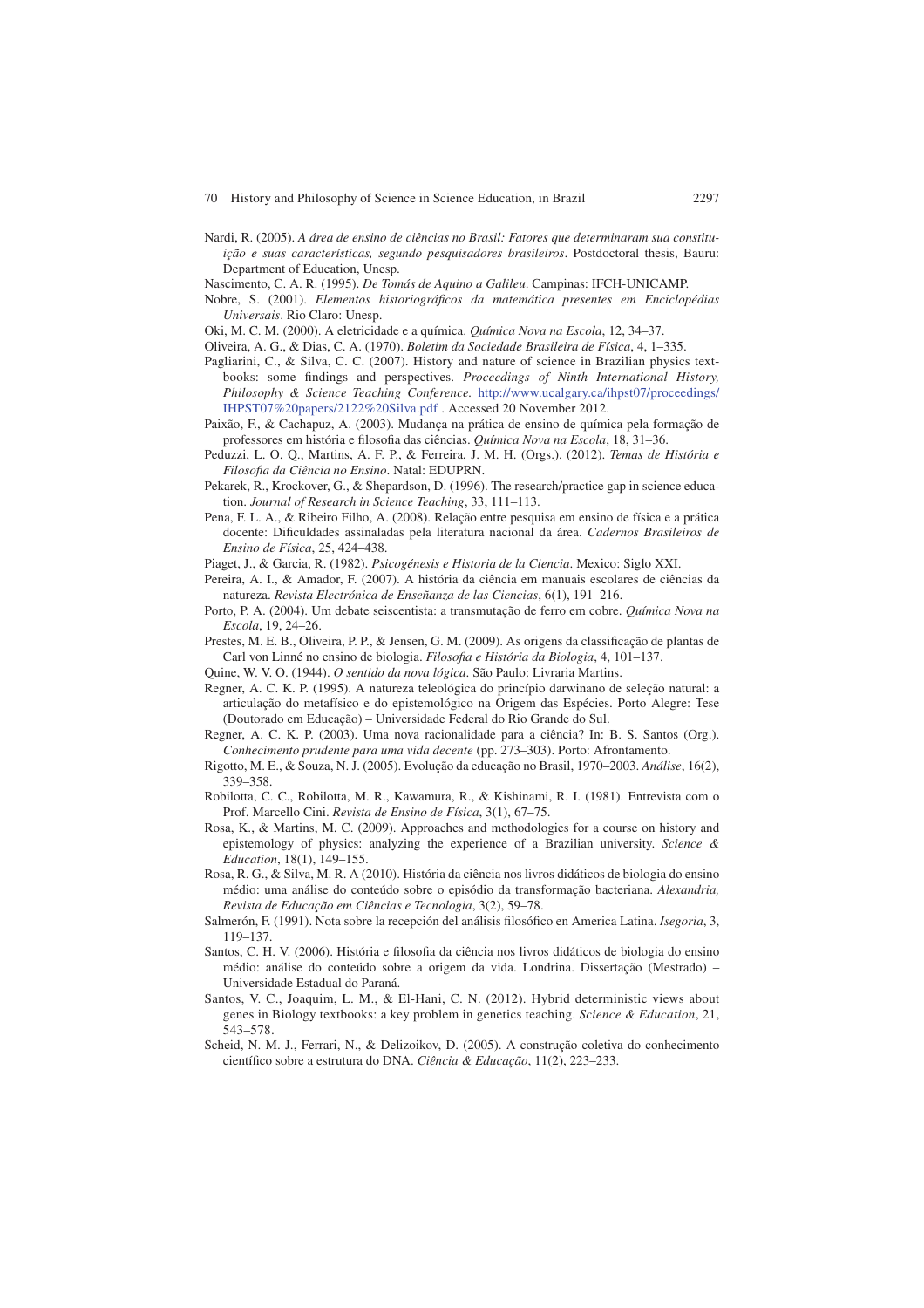Schenberg, M. 1984. *Pensando a Física* . São Paulo: Brasiliense.

- Schneltzler, R. P. (2002). A pesquisa em ensino de química no Brasil: conquistas e perspectivas. *Química Nova* , 25(1), 14–24.
- Schwartzman, S. (2007). Entrevista Simon Schwartzman: o crítico da ciência. *Pesquisa Fapesp* , 12–17.
- Schwartzman, S. (1973). *Regional cleavages and political patrimonialism in Brazil* . Berkeley. Tese (Doutorado em Ciência Política) – University of California Berkeley.
- Silva, C. C. (ed.) (2006). *Estudos de história e filosofia das ciências: subsídios para aplicação no ensino* . São Paulo: Editora Livraria da Física.
- Silva, C. C., & Moura, B. A. (2012). Science and society: the case of acceptance of Newtonian optics in the eighteenth century. *Science & Education,* 21(9), 1317 **–** 1335.
- Silva, C. C., & Prestes, M. E. B. (Eds.). (2012). Special issue: First IHPST Latin American Regional Conference: select contributions. *Science & Education*, 21(5), 603-766.
- Silva, O. P. P. (1967). *A teoria aristotélica da ciência*. São Paulo. Tese (Doutorado em Filosofia) – Universidade de São Paulo.

Silva, V. F. (1940). *Elementos de lógica matemática* . São Paulo: Cruzeiro do Sul.

- Silveira, A. F., Ataíde, A. R. P., Silva, A. P. B., & Freire, M. L. F. (2010). Natureza da ciência numa sequência didática: Aristóteles, Galileu e o movimento relativo. *Experiências em Ensino de Ciências* , 5(1), 57–66.
- Silveira, F. L., & Peduzzi, L. O. Q. (2006). Três episódios de descoberta científica: da caricatura empirista a uma outra história. *Caderno Brasileiro de Ensino de Física* , 23, 2006.
- Slongo, I. I. P. (1996). *História da ciência e ensino: contribuições para a formação do professor de Biologia* . Florianópolis. Dissertação (Mestrado) – Universidade Federal de Santa Catarina.
- Stein, S. I. A. (2004) Willard van Orman Quine: a exaltação da 'nova lógica'. *Scientiae Studia* , 2(3), 373–379.
- Slongo, I. I, & Delizoikov Neto, D. (2003). Reprodução humana: abordagem histórica na formação dos professores de Biologia. *Contrapontos* , 3(3), 435–447.
- Teixeira, E. S., Greca, I. M., & Freire Jr. (2012). The history and philosophy of science in physics teaching: a research synthesis of didactic interventions. *Science & Education*, 21(6), 771–796.
- Teixeira, P. M. M., Silva, M. G. B., & Anjos, M. S. (2009). 35 anos de pesquisa em ensino de biologia no Brasil: um estudo baseado em dissertações e teses (1972–2006). *Anais do VII Enpec* , Florianópolis.
- Tolentino, M., & Rocha-Filho, R. C. (2000). O bicentenário da invenção da pilha elétrica. *Química Nova na Escola* , 11, 35–39.
- Vanin, J. A. (1994). *Alquimistas e químicos: o passado, o presente e o futuro* . São Paulo: Moderna.
- Vergara, M. R. (2004). Ciência e modernidade no Brasil: a constituição de duas vertentes historiográficas da ciência no século XX. *Revista da SBHC*, 2(1), 22–31.
- Vidal, P. H. O., Cheloni, F. O., & Porto, P. A. (2007). O Lavoisier que não está presente nos livros didáticos. Química Nova na Escola, 26, 29-32.
- Videira, A. A. P. (1994). Ciência, técnica e filosofia da ciência. *Cadernos de História e Filosofia da Ciência* , 4(1), 93–108.
- Villani, A., Dias, V. S., & Valadares, J. M. (2012). The development of science education research in Brazil and contributions from the history and philosophy of science. *International Journal of Science Education* , 32(7), 907–937.
- Villani, A., Pacca, J. L. A., & Freitas, D. (2009). Science teacher education in Brazil, 1950–2000. *Science and Education,* 18(1), 125–148.
- Universidade de São Paulo (2004). Pró-Reitoria de Graduação. Programa de Formação de Professores. São Paulo, Universidade de São Paulo.
- Watts, D.M., & Zylbersztajn, A. (1981). A survey of some ideas about force. *Physics Education* , 15, 360–365.

2298